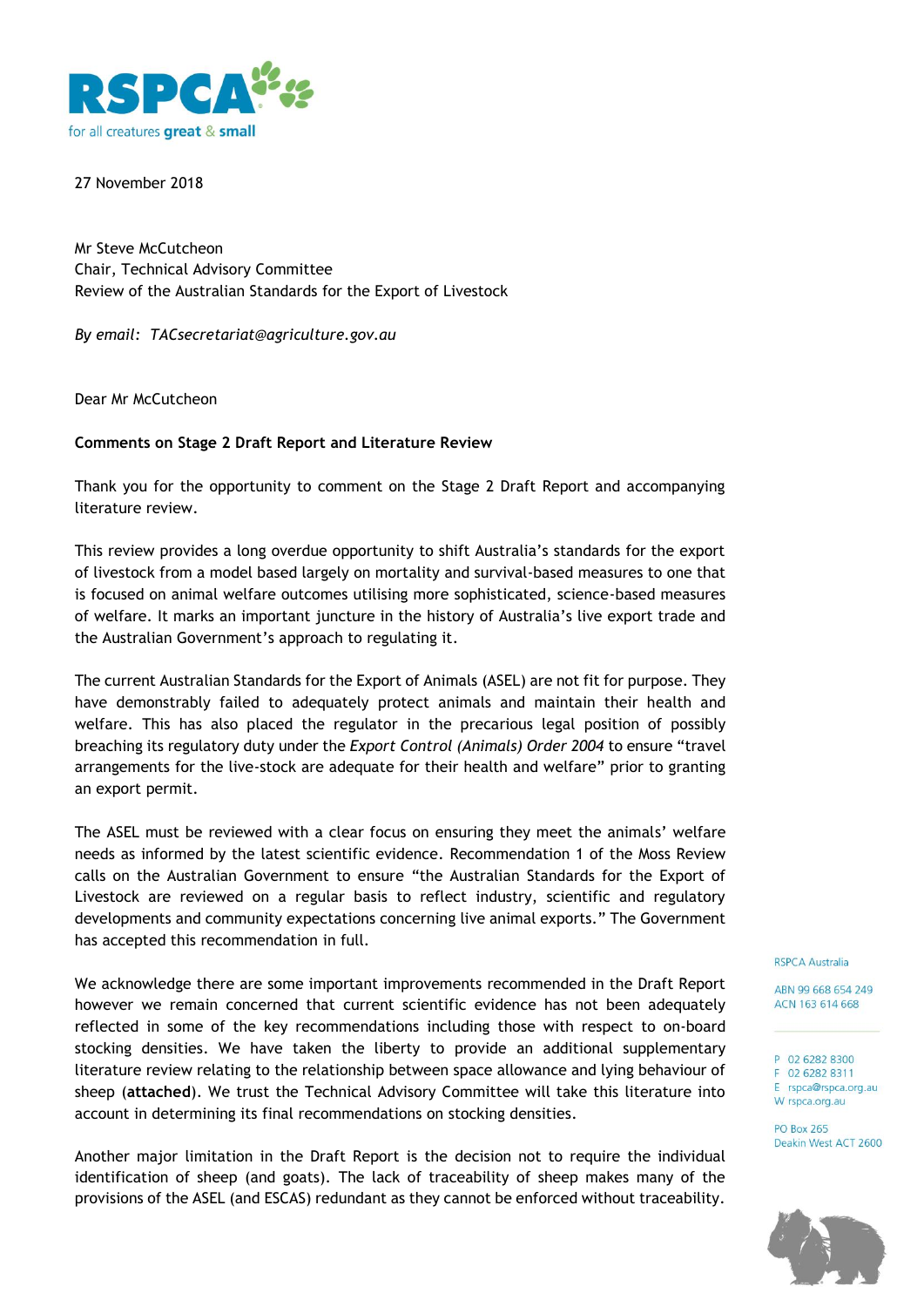We would also like to raise a number of concerns regarding the review process and literature review. The accelerated timeline for the review did not just affect the scope of the review, but the process itself. Consultation with the Stakeholder Reference Group has been truncated to exclude the opportunity for feedback prior to the draft standards being publicly released. In effect, the consultation amounted to little more than a briefing on decisions that had already made by the Technical Committee and Department of Agriculture and Water Resources. We understand the accelerated timeframes were set by the Minister but it is important the Technical Committee and Department do all that is necessary to ensure that proper consultation with the Stakeholder Reference Group can be facilitated moving forward.

These changes also meant that the literature review was not available prior to the development of the draft standards, thus it could not be used to inform submissions to the Stage 2 Issues Paper. The timing of the process also meant that the Reference Group had no opportunity to comment on the terms of reference for the literature review, the tender process, any conflicts of interest or the final review document prior to the release of the draft standards.

We hold a number of concerns over the way in which the literature review was conducted, including:

- the lack of transparency over the tender process for the review;
- that the review was the responsibility of researchers who have received, and continue to receive funding under the industry Live Export Program;
- that any potential or actual conflicts of interest held by the review authors are not declared in the review document or in the profiles of the Technical Committee members;
- that there was no independent peer review of the document (this would have been easier had the animal welfare representative on the Committee not been a co-author of the review); and
- that the review specifically excluded international studies that may have contributed to the available body of evidence, even when no relevant Australian research was available.

Finally, we are also concerned about the lack of engagement with the Departmental Observers who have had recent experience travelling on-board live export vessels. We understand the Committee had access to some of the Observer reports but that it did not speak directly with the Observers. We feel this was a missed opportunity for the Committee to gain valuable insights into the on-board conditions relevant to the review. We have also previously requested the Department to encourage the Observers to make submissions to the review, and importantly, to provide the Observers with confidence that their submissions can be, and will remain, anonymous, and be treated with utmost confidentiality.

We trust that our submission will be of assistance to the Committee in its deliberations. We look forward to continuing to participate in the Stakeholder Reference Group and being consulted on the development of the final report and recommendations.

Yours sincerely,

Dr Bidda Jones Chief Science and Strategy Officer RSPCA Australia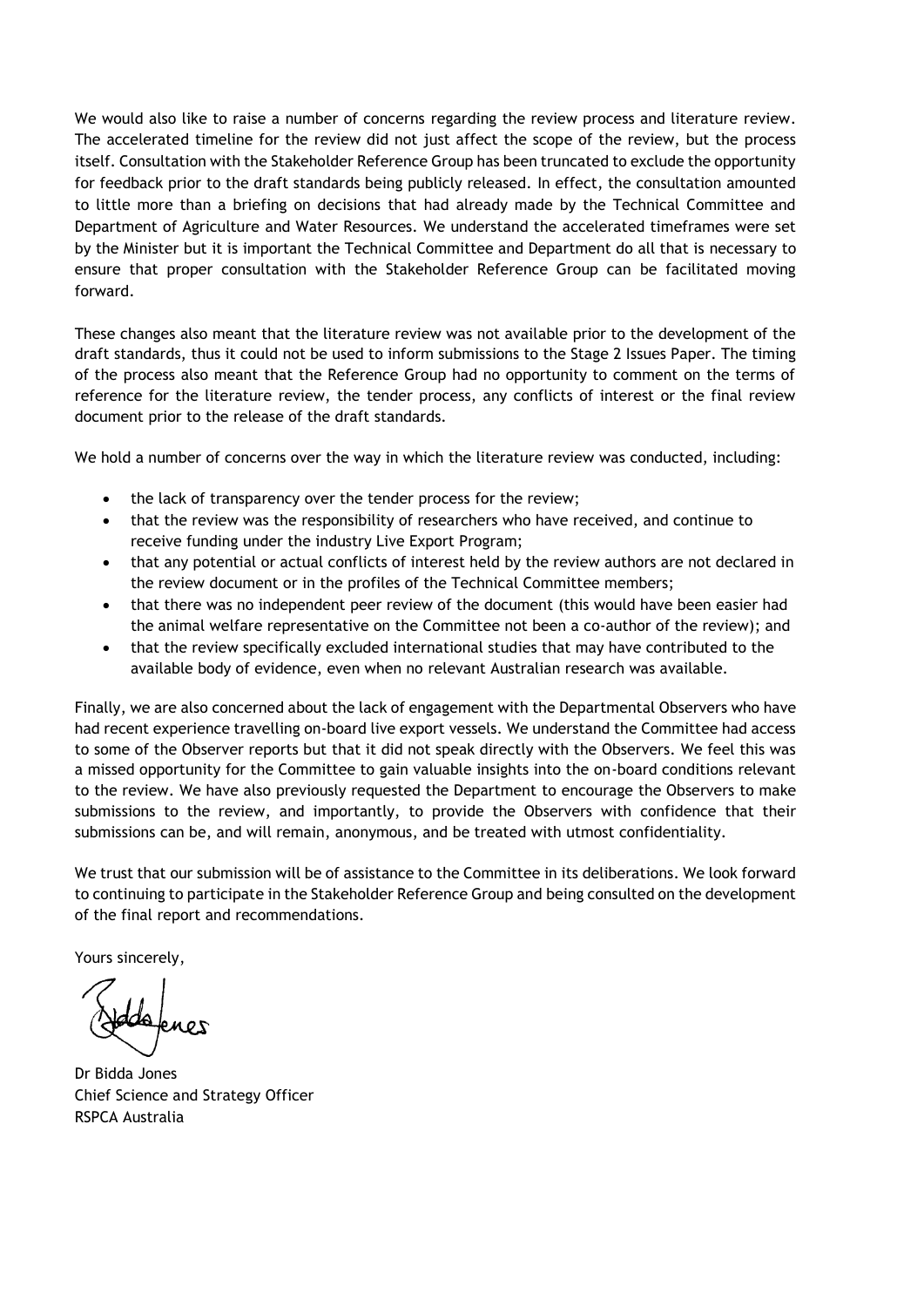# **RSPCA Australia submission**

# **Stage 2: Draft Report - Review of the Australian Standards for the Export of Livestock**

| 1       | <b>INTRODUCTION</b>                                                                                                                                                                                                                                                                                                                                                                                                                                                                                                                                                                                                                                                                                                                                          |  |  |  |  |
|---------|--------------------------------------------------------------------------------------------------------------------------------------------------------------------------------------------------------------------------------------------------------------------------------------------------------------------------------------------------------------------------------------------------------------------------------------------------------------------------------------------------------------------------------------------------------------------------------------------------------------------------------------------------------------------------------------------------------------------------------------------------------------|--|--|--|--|
| 1.2     | This review                                                                                                                                                                                                                                                                                                                                                                                                                                                                                                                                                                                                                                                                                                                                                  |  |  |  |  |
| Para 1  | In commenting on the previous 2012-13 ASEL review, the report states:                                                                                                                                                                                                                                                                                                                                                                                                                                                                                                                                                                                                                                                                                        |  |  |  |  |
|         | The steering committee provided its final report in May 2013, recommending<br>improvements to both the content and format of the standards and providing an<br>incomplete draft version of the standard. There were 13 unresolved issues and the<br>draft standard was not implemented.                                                                                                                                                                                                                                                                                                                                                                                                                                                                      |  |  |  |  |
|         | This not an accurate representation of the 2012-13 review process. While there were<br>unresolved issues in the draft version of the AAWSEL, it was not incomplete. These issues<br>were dealt with through options that were to be presented as part of the public<br>consultation process. The recommendation of the DAFF Livestock Export Reform Program<br>Implementation Board at the time was that they sought the Minister for Agriculture,<br>Fisheries and Forestry's policy approval to legally draft the standards for public<br>consultation. The reason the draft standard was not implemented was because it never<br>went out for public consultation due to the change of government at the time. This should<br>be clarified in the report. |  |  |  |  |
| 1.2.1   | Conduct of the review                                                                                                                                                                                                                                                                                                                                                                                                                                                                                                                                                                                                                                                                                                                                        |  |  |  |  |
| Para 3  | It should be noted here that the accelerated timeline did not just affect the scope of the<br>review, but the process itself. Consultation with the Reference Group has been truncated<br>to exclude the opportunity for feedback prior to the draft standards being publicly<br>released.                                                                                                                                                                                                                                                                                                                                                                                                                                                                   |  |  |  |  |
|         | The changes also meant that the literature review was not available prior to the<br>development of the standards, thus it could not be used to inform submissions to the Stage<br>2 issues paper. The timing of the process also meant that the Reference Group had no<br>opportunity to comment on the terms of reference for the literature review, the tender<br>process, any conflicts of interest or the final review document prior to the release of the<br>draft standards.                                                                                                                                                                                                                                                                          |  |  |  |  |
| Table 1 | The table outlining the review process makes no mention of the commissioning or receipt of<br>the Murdoch Review.                                                                                                                                                                                                                                                                                                                                                                                                                                                                                                                                                                                                                                            |  |  |  |  |
| 1.2.2   | Out of scope                                                                                                                                                                                                                                                                                                                                                                                                                                                                                                                                                                                                                                                                                                                                                 |  |  |  |  |
|         | Noting that the review of the Australian Position Statement on the Export of Livestock is<br>out of scope for the review, can we assume that this statement no longer forms part of the<br>ASEL?                                                                                                                                                                                                                                                                                                                                                                                                                                                                                                                                                             |  |  |  |  |
| 1.3     | This report                                                                                                                                                                                                                                                                                                                                                                                                                                                                                                                                                                                                                                                                                                                                                  |  |  |  |  |
| Para 1  | The standards must, to the maximum extent possible, be evidence-based and, where<br>available, supported by contemporary science relevant to Australian systems and the<br>conditions faced during voyages from Australia. They also need to be enforceable.                                                                                                                                                                                                                                                                                                                                                                                                                                                                                                 |  |  |  |  |
|         | This statement needs to be adjusted in the light of the cover letter which says that, where<br>there were no contemporary or directly relevant scientific studies available in the<br>submissions and literature review, the committee 'formed its own views based on the<br>available information and its own assessments'.                                                                                                                                                                                                                                                                                                                                                                                                                                 |  |  |  |  |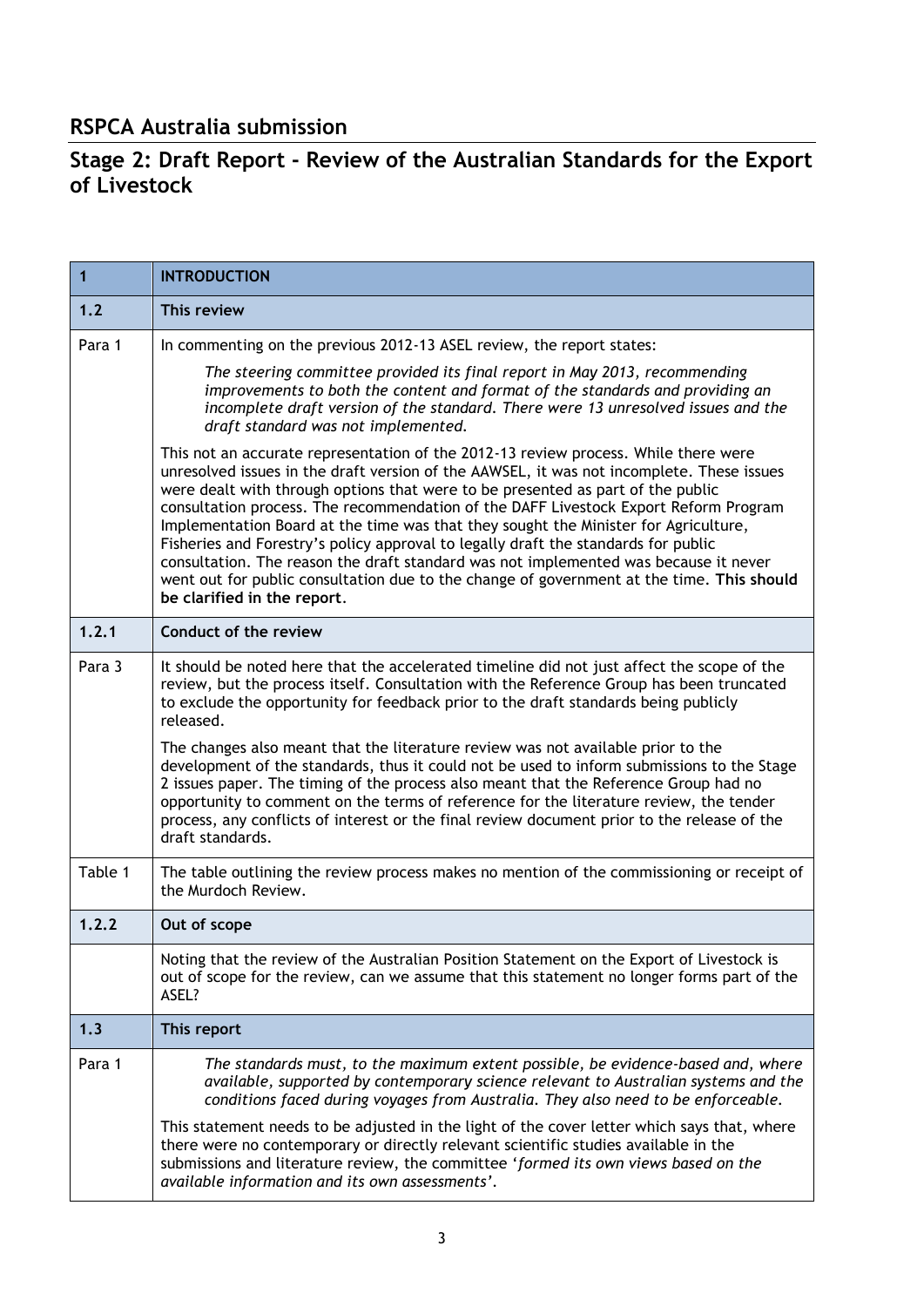|                | In terms of the Murdoch Review, where no directly relevant studies relating to Australian<br>livestock were available, in our view the review should have reported on the most relevant<br>international studies to fill those gaps. We have provided further information in a<br>supplementary literature review attached to this submission to assist with this in relation to<br>space allowances for sheep.                                                                                                                                                                  |  |  |  |  |  |
|----------------|----------------------------------------------------------------------------------------------------------------------------------------------------------------------------------------------------------------------------------------------------------------------------------------------------------------------------------------------------------------------------------------------------------------------------------------------------------------------------------------------------------------------------------------------------------------------------------|--|--|--|--|--|
| 1.3.2          | <b>Matters for monitoring</b>                                                                                                                                                                                                                                                                                                                                                                                                                                                                                                                                                    |  |  |  |  |  |
|                | This section highlights several significant issues relating to the use of research that is in<br>progress (under the Livecorp/MLA R&D program) or needs to be progressed. Yet at the<br>moment there is no formal process to encourage R&D conducted under this program to<br>reflect regulatory needs. For example, there is a research project looking at space<br>allowance effects, but we do not know if the space allowance treatments in this research<br>will include what is required under the new ASEL, yet this research will be what informs the<br>ongoing review. |  |  |  |  |  |
|                | We therefore strongly support the establishment of a regular process for ensuring that<br>ongoing R&D under the Live Export Program compliments the review process and that the<br>Department encourages the LEP to improve their transparency and independent scrutiny of<br>R&D projects.                                                                                                                                                                                                                                                                                      |  |  |  |  |  |
| $\overline{2}$ | <b>SOURCING AND PREPARATION</b>                                                                                                                                                                                                                                                                                                                                                                                                                                                                                                                                                  |  |  |  |  |  |
| 2.1            | Sourcing Bos taurus cattle                                                                                                                                                                                                                                                                                                                                                                                                                                                                                                                                                       |  |  |  |  |  |
|                | <b>Draft recommendation:</b>                                                                                                                                                                                                                                                                                                                                                                                                                                                                                                                                                     |  |  |  |  |  |
|                | 1. That the standards prevent Bos taurus cattle from an area of Australia south of latitude<br>26° south being sourced for export on voyages that will cross the equator between 1 May to<br>31 October (inclusive) unless an agreed livestock heat stress risk assessment indicates the<br>risk is manageable.                                                                                                                                                                                                                                                                  |  |  |  |  |  |
|                | We support the expansion of this clause to all voyages that cross the equator. However,<br>we do not support the provision to allow such exports under the current heat stress risk<br>assessment model.                                                                                                                                                                                                                                                                                                                                                                         |  |  |  |  |  |
|                | Best animal welfare practice would be for no Bos Taurus cattle to be sourced during May-<br>October regardless of the location of breeding. At this stage there is no guarantee that<br>revisions of the HSRA model will be implemented in a timeframe that matches the<br>implementation of the new ASEL. Application of the HSRA model in its current form does<br>not adequately remove the risk to these animals.                                                                                                                                                            |  |  |  |  |  |
|                | <b>Draft recommendation:</b>                                                                                                                                                                                                                                                                                                                                                                                                                                                                                                                                                     |  |  |  |  |  |
|                | 2. That the standards prevent pregnant Bos taurus cattle being sourced for export on<br>voyages that cross the equator from 1 May to 31 October (inclusive).                                                                                                                                                                                                                                                                                                                                                                                                                     |  |  |  |  |  |
|                | We strongly support this recommendation.                                                                                                                                                                                                                                                                                                                                                                                                                                                                                                                                         |  |  |  |  |  |
|                | As per our previous submission, pregnant Bos taurus cattle must not be shipped into the<br>Northern hemisphere from anywhere in Australia during May to October (see LIVE.208).                                                                                                                                                                                                                                                                                                                                                                                                  |  |  |  |  |  |
|                | Draft recommendation:                                                                                                                                                                                                                                                                                                                                                                                                                                                                                                                                                            |  |  |  |  |  |
|                | 3. That the standard prevent Bos taurus cattle with a body condition score of four (4) or<br>more being sourced for export from, or exported through, any area of Australia north of<br>latitude 26° south from 1 October to 31 December (inclusive).*                                                                                                                                                                                                                                                                                                                           |  |  |  |  |  |
|                | We strongly support this recommendation.                                                                                                                                                                                                                                                                                                                                                                                                                                                                                                                                         |  |  |  |  |  |
|                | As per our previous submission, animals with fat cover of 20 mm at the P8 site should not<br>be selected for export (see SMBR.003). This equates to a body condition score of 4.5 or<br>over.                                                                                                                                                                                                                                                                                                                                                                                    |  |  |  |  |  |
|                | Cross-bred cattle - clause should include cross-breeds with more that 50% Bos taurus.                                                                                                                                                                                                                                                                                                                                                                                                                                                                                            |  |  |  |  |  |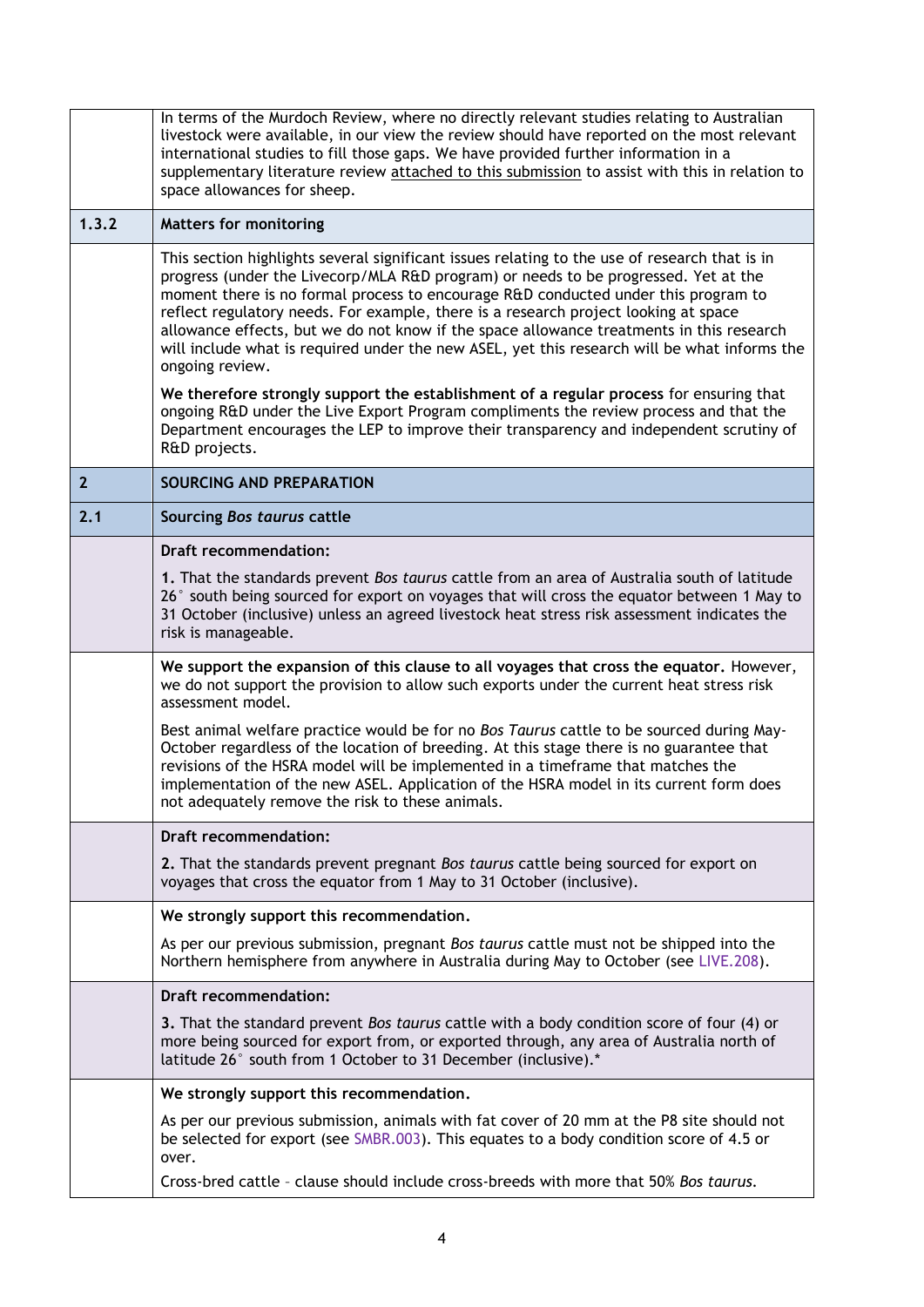|        | Appendices should be updated to provide body condition score diagrams equivalent to the<br>standard shown for buffalo for all species.                                                                                                                                                                                                                                                                                                                                                                                                                                                                                                                                                                                                                 |  |  |  |  |  |
|--------|--------------------------------------------------------------------------------------------------------------------------------------------------------------------------------------------------------------------------------------------------------------------------------------------------------------------------------------------------------------------------------------------------------------------------------------------------------------------------------------------------------------------------------------------------------------------------------------------------------------------------------------------------------------------------------------------------------------------------------------------------------|--|--|--|--|--|
| 2.2    | Shearing sheep and hair sheep                                                                                                                                                                                                                                                                                                                                                                                                                                                                                                                                                                                                                                                                                                                          |  |  |  |  |  |
| 2.2.3  | <b>Discussion</b>                                                                                                                                                                                                                                                                                                                                                                                                                                                                                                                                                                                                                                                                                                                                      |  |  |  |  |  |
| Para 3 | The report states:                                                                                                                                                                                                                                                                                                                                                                                                                                                                                                                                                                                                                                                                                                                                     |  |  |  |  |  |
|        | In relation to stresses associated with shearing, the literature review discussed a<br>study performed by Murdoch University which examined feeding and watering<br>behaviours of sheep after shearing. That study found minimal behavioural change in<br>terms of time spent at the feed or water trough post-shearing (Collins et al, 2018,<br>pp65-66). The literature review, and several submissions, referred to studies on the<br>stress of shearing. One demonstrated that the use of cognitive bias may indicate<br>shearing was an acute stressor (Sanger 2011). Another concluded there was no<br>difference in observed feed and water behaviour of sheep shorn over a six day<br>period in a registered premises (Aguilar Gainza 2015).   |  |  |  |  |  |
|        | It seems that two studies referred to here are in fact the same study reported in two<br>different papers. This should be corrected.                                                                                                                                                                                                                                                                                                                                                                                                                                                                                                                                                                                                                   |  |  |  |  |  |
|        | On the basis of this study, the Murdoch Review (p66) states:                                                                                                                                                                                                                                                                                                                                                                                                                                                                                                                                                                                                                                                                                           |  |  |  |  |  |
|        | There are concerns that pre-embarkation shearing may contribute to increased<br>stress, and inappetence. To address these concerns, an experiment was performed<br>whereby 600 sheep were fitted with Radio Frequency Identification tags, and subsets<br>were shorn each day (days 1, 2, 3, 4 or 5) and time and frequency of feed and water<br>trough attendance were determined [80,82]. There was no difference in time spent<br>at feed or water troughs between any treatment groups on any day, and minimal<br>behavioural changes were observed. This suggests that shearing may occur on any<br>day during the pre-embarkation feedlot period, and that current management<br>practices regarding shearing do not disrupt time spent feeding. |  |  |  |  |  |
|        | However, in the reported study, the behavioural observations conducted were only for a<br>10-minute window of time after shearing, only of 20 individuals from each treatment group<br>(120 in total) from the same line/farm and there was doubt over the accuracy of tracking<br>individual sheep during the 10-minute window. These study limitations are clearly stated in<br>the original paper but not here. The study did find significant differences between shorn<br>and unshorn sheep in terms of time spent at the water trough and time spent lying down<br>but again, this is not mentioned here.                                                                                                                                        |  |  |  |  |  |
|        | The Aguilar Gainza (2015) thesis makes it clear that there is a body of evidence which<br>indicates that shearing is stressful:                                                                                                                                                                                                                                                                                                                                                                                                                                                                                                                                                                                                                        |  |  |  |  |  |
|        | However there are a combination of factors that are involved with shearing, rather<br>than just wool removal, including sheep being approached by a human, moved along<br>a race, penned, caught, upended and then dragged to the shearing station to be<br>shorn (Devlin et al., 1989), as well as the risk of skin injury (Hargreaves & Hutson,<br>1990a). All these factors cause a physiological response in the sheep, including<br>increases in heart rate (Hargreaves & Hutson, 1990c) and cortisol (Kilgour &<br>DeLangen, 1970), and could cause sheep to become susceptible to Salmonella and<br>inanition, which are major causes of mortality in the live export industry (Norris $\hat{a}$<br>Richards, 1989b).                           |  |  |  |  |  |
|        | Aguilar Gainza (2015) did not consider physiological measures of stress such as heart rate or<br>cortisol, and did not record behaviour for sufficient time to draw conclusions other than on<br>time spent at the feed trough. We do not think it is appropriate for the report to make<br>general statements on the basis of this single study which looked at such a short time<br>period post-shearing. Sanger et al. 2011 also indicates that there is a body of literature that<br>demonstrates both behavioural and physiological signs of stress as a result of shearing.                                                                                                                                                                      |  |  |  |  |  |
|        | This entire section should be amended to more accurately reflect the current body of<br>research.                                                                                                                                                                                                                                                                                                                                                                                                                                                                                                                                                                                                                                                      |  |  |  |  |  |
| 2.2.4  | Committee view                                                                                                                                                                                                                                                                                                                                                                                                                                                                                                                                                                                                                                                                                                                                         |  |  |  |  |  |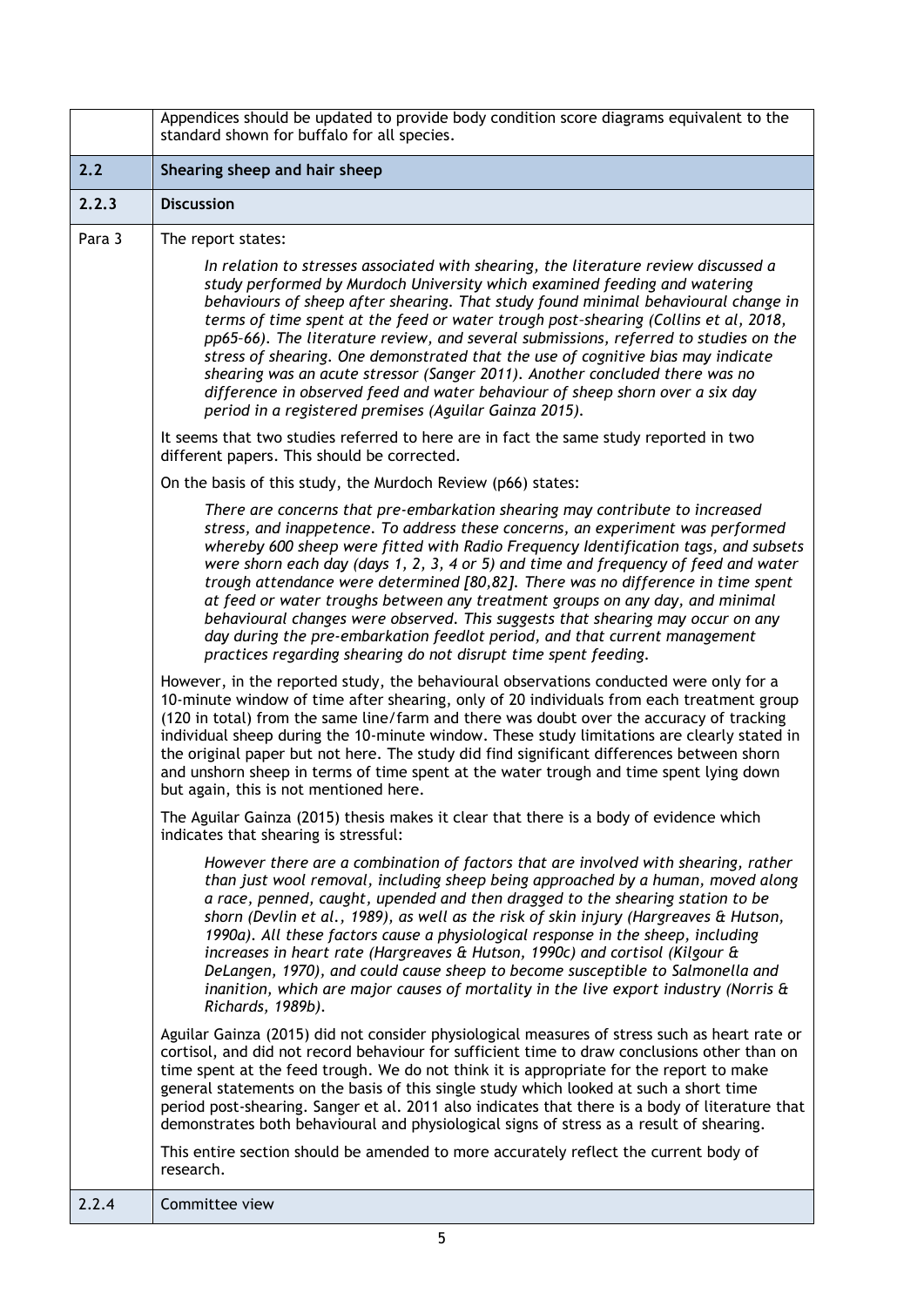|     | <b>Draft recommendation:</b><br>8. That existing weight thresholds for cattle and buffalo be retained, but with outcomes for<br>animals over 500kg monitored over the coming 12 months to assess whether the upper                                                                                                                                                                                                                                                                                                                                                                                                                                                                                              |
|-----|-----------------------------------------------------------------------------------------------------------------------------------------------------------------------------------------------------------------------------------------------------------------------------------------------------------------------------------------------------------------------------------------------------------------------------------------------------------------------------------------------------------------------------------------------------------------------------------------------------------------------------------------------------------------------------------------------------------------|
| 2.3 | Threshold weights for cattle and buffalo                                                                                                                                                                                                                                                                                                                                                                                                                                                                                                                                                                                                                                                                        |
|     | of shearing.<br>To ensure this is carried through, Standard 4E.1 should be amended to include shearing as<br>an example for the term 'husbandry procedure'. The term 'husbandry procedure' should<br>also be added to the glossary and the definition should include all procedures for which a<br>record must be kept.                                                                                                                                                                                                                                                                                                                                                                                         |
|     | We repeat from our previous submission that record keeping must include dates and details                                                                                                                                                                                                                                                                                                                                                                                                                                                                                                                                                                                                                       |
|     | We recommend that sheep are given at least 2 clear days post-shearing prior to export.                                                                                                                                                                                                                                                                                                                                                                                                                                                                                                                                                                                                                          |
|     | Given that there is a recognised body of evidence that shearing is stressful based on both<br>behavioural and physiological measures, and the requirement in the standards to ensure<br>sheep have no 'significant lacerations' (1A3.1) when selected for export, we do not believe<br>that one clear day is sufficient to protect the welfare of exported sheep.                                                                                                                                                                                                                                                                                                                                               |
|     | 6. That for sheep held in sheds at the registered premises, the standard require they be<br>given at least one 'clear day' between shearing and loading for export.                                                                                                                                                                                                                                                                                                                                                                                                                                                                                                                                             |
|     | <b>Draft recommendation:</b>                                                                                                                                                                                                                                                                                                                                                                                                                                                                                                                                                                                                                                                                                    |
|     | Sheep with a hair coat >25mm are also more likely than shorn sheep to become weighed<br>and bogged down in slurry when the manure pad does not dry out in periods of high<br>humidity.                                                                                                                                                                                                                                                                                                                                                                                                                                                                                                                          |
|     | Management of the coat varies across breeds/cross-breeds. For example, while some 'hair'<br>or hair/wool breeds are not shorn in Australia, this may not be the case overseas. Awassi<br>sheep have a coat that is 45% hair and 39% wool (Duddy 2002). In Jordan, it is common<br>practice for farmers to shear Awassi sheep (Al-Rawashdeh & Al-Qudah 2000). Unshorn<br>Awassi sheep retain more heat when temperatures fall at night and during high humidity<br>than unshorn Awassi sheep, which would increase their risk of heat stress during voyages in<br>the May-October period (Eyal et al 1963). Dorper sheep are shorn in registered premises in<br>preparation for live export (Barnes et al 2017). |
|     | The standards do not currently provide a definition of hair sheep and it is not clear where<br>some exotic breeds (Awassi, Damara, Dorper etc) fit in terms of the ratio of hair fibres to<br>wool fibres in their coat. Unless there is a clear definition of hair sheep, we are<br>concerned that wool sheep may be wrongly classified as hair sheep and loaded with<br>wool or part-wool coats >25mm.                                                                                                                                                                                                                                                                                                        |
|     | We support the first part of this recommendation relating to wool sheep, but we are<br>concerned about the export of 'hair' sheep that have more than 25mm of coat fibre during<br>periods of high temperatures and high humidity. We maintain that the requirement for no<br>more than 25mm 'hair' should also apply to hair sheep. Where hair sheep do not have a<br>coat this thick, they will not need to be shorn.                                                                                                                                                                                                                                                                                         |
|     | 4. That the standards require that sheep to be exported by sea have no more than 25mm of<br>wool, with hair sheep excluded from that requirement given their natural tolerance for<br>heat and lack of information on the stresses associated with shearing those animals.                                                                                                                                                                                                                                                                                                                                                                                                                                      |
|     | <b>Draft recommendation:</b>                                                                                                                                                                                                                                                                                                                                                                                                                                                                                                                                                                                                                                                                                    |
|     | The study reported in Collins 2016 and Aguilar Gainza 2015 does not show that sheep<br>recover quickly from shearing-related stress. It also makes no comment on skin injuries or<br>healing time post-shearing.                                                                                                                                                                                                                                                                                                                                                                                                                                                                                                |
|     | Based on the above information, the words 'contrary to some concerns presented to the<br>committee, sheep have been shown to recover quickly from shearing-related stress' should<br>be removed from the Report.                                                                                                                                                                                                                                                                                                                                                                                                                                                                                                |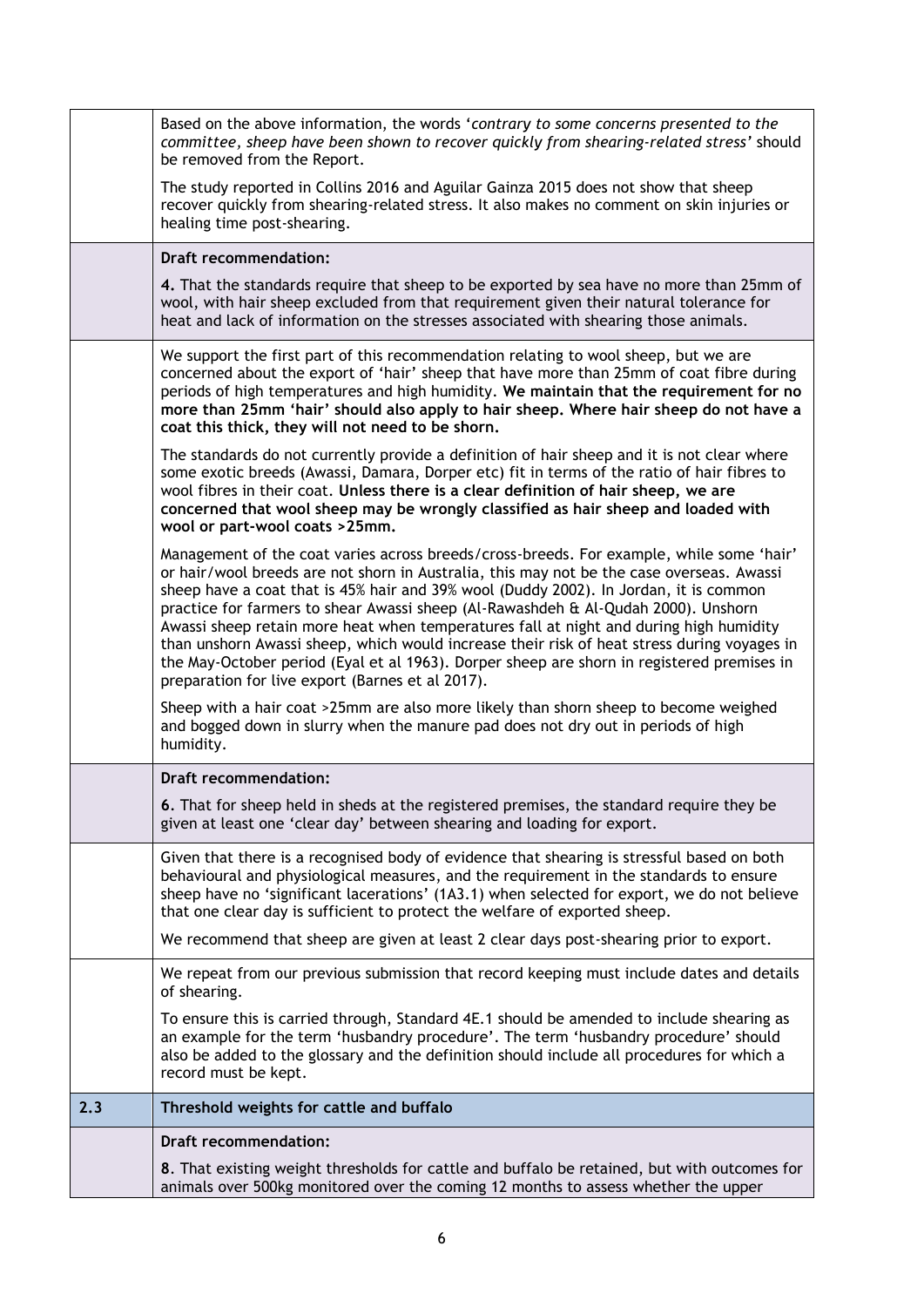|     | threshold weight should be reduced from 650kg, and whether an absolute upper weight<br>limit is necessary.                                                                                                                                                                                                                                                                                                                                                                                                                                                                                                                                                                                                                                                                                                                                                                                           |
|-----|------------------------------------------------------------------------------------------------------------------------------------------------------------------------------------------------------------------------------------------------------------------------------------------------------------------------------------------------------------------------------------------------------------------------------------------------------------------------------------------------------------------------------------------------------------------------------------------------------------------------------------------------------------------------------------------------------------------------------------------------------------------------------------------------------------------------------------------------------------------------------------------------------|
|     | We note that the committee agrees that cattle between 500 and 650kg are at increased risk<br>during export. We also note that AAVs have reported that heavy cattle can have more<br>problems, including foot and leg trauma, and need appropriate management to be<br>successfully exported.                                                                                                                                                                                                                                                                                                                                                                                                                                                                                                                                                                                                         |
|     | Our view remains that cattle over 500kg should not be exported. However, if the standards<br>do allow the export of cattle over 500kg, then they must at the very least recognise these<br>risks and ensure these animals are provided with additional care and attention. Surely this<br>is the purpose of the heavy cattle management plan currently required for cattle over<br>650kg? Given the comments from AAVs it is clear that veterinary care should be a key<br>requirement of this plan - so the presence of an AAV on all voyages of cattle over 500kg<br>should be a requirement of the standards. This is also the only way to ensure that outcomes<br>for animals over 500kg can be monitored over the coming 12 months to feed into the future<br>review of this clause. Making a recommendation for monitoring will have no effect unless it<br>is a requirement of the standards. |
| 2.4 | Minimum time at registered premises                                                                                                                                                                                                                                                                                                                                                                                                                                                                                                                                                                                                                                                                                                                                                                                                                                                                  |
| P18 | <b>Sheep</b>                                                                                                                                                                                                                                                                                                                                                                                                                                                                                                                                                                                                                                                                                                                                                                                                                                                                                         |
|     | We note that the committee took particular notice of one project in determining that a<br>minimum holding period of 5 clear days was required between arrival and load out for all<br>classes of sheep.                                                                                                                                                                                                                                                                                                                                                                                                                                                                                                                                                                                                                                                                                              |
|     | The reference cited for this study is Barnes et al 2018 (Journal of Animal Science), however<br>the study referred to in the text is the MLA/Livecorp industry report Barnes et al 2017. This<br>should be corrected.                                                                                                                                                                                                                                                                                                                                                                                                                                                                                                                                                                                                                                                                                |
|     | We note that this study tracked the time spent at the feeder for over 8,000 sheep which<br>passed through a shed in one Fremantle, WA feedlot. The study tracked 4 consignments<br>prepared over the 2011-12 period. All but one consignment of sheep were monitored for 7<br>or more days in the feedlot. The threshold for whether sheep had 'transitioned to the<br>pelletised ration' (no longer showing inappetance) was defined as sheep spending less time<br>at the feed troughs than 2 standard deviations below the mean daily time for the whole<br>group (28m 5s).                                                                                                                                                                                                                                                                                                                       |
|     | The report states that:                                                                                                                                                                                                                                                                                                                                                                                                                                                                                                                                                                                                                                                                                                                                                                                                                                                                              |
|     | 'Based on the definition of less than 2SD below the mean, it took until day six in the<br>feedlot for less than 5% of animals to be inappetent'. (p41)                                                                                                                                                                                                                                                                                                                                                                                                                                                                                                                                                                                                                                                                                                                                               |
|     | 'It took until day 6 in the feedlot for more than 95% of sheep to be spending more<br>than the minimum time at the feed trough per day'. (p47)                                                                                                                                                                                                                                                                                                                                                                                                                                                                                                                                                                                                                                                                                                                                                       |
|     | The data shows that, on average, the percentage of sheep attending the feed troughs for<br>more than 28m 5s per day was still increasing at Day 5 but began to plateau on Day 6.                                                                                                                                                                                                                                                                                                                                                                                                                                                                                                                                                                                                                                                                                                                     |
|     | If the standard is to be based on these results we suggest the standard should be set at<br>6 clear days rather than 5.                                                                                                                                                                                                                                                                                                                                                                                                                                                                                                                                                                                                                                                                                                                                                                              |
|     | <b>Draft recommendation</b>                                                                                                                                                                                                                                                                                                                                                                                                                                                                                                                                                                                                                                                                                                                                                                                                                                                                          |
|     | 9. That the term 'clear day' be defined in the standard as a full day (midnight to midnight)<br>during which livestock are not subject to any feed or water curfew, and are not handled,<br>treated (including shearing) or moved from their holding pens or paddocks.                                                                                                                                                                                                                                                                                                                                                                                                                                                                                                                                                                                                                               |
|     | We support this definition of a clear day.                                                                                                                                                                                                                                                                                                                                                                                                                                                                                                                                                                                                                                                                                                                                                                                                                                                           |
|     | We also support the comment made on p20 (Related considerations) in relation to the<br>topping up of consignments. The reworded standards should make it absolutely clear that<br>all animals must be prepared for the full period required. This requires full RFID<br>traceability of individual animals throughout the supply chain.                                                                                                                                                                                                                                                                                                                                                                                                                                                                                                                                                              |
|     | <b>Draft recommendation</b>                                                                                                                                                                                                                                                                                                                                                                                                                                                                                                                                                                                                                                                                                                                                                                                                                                                                          |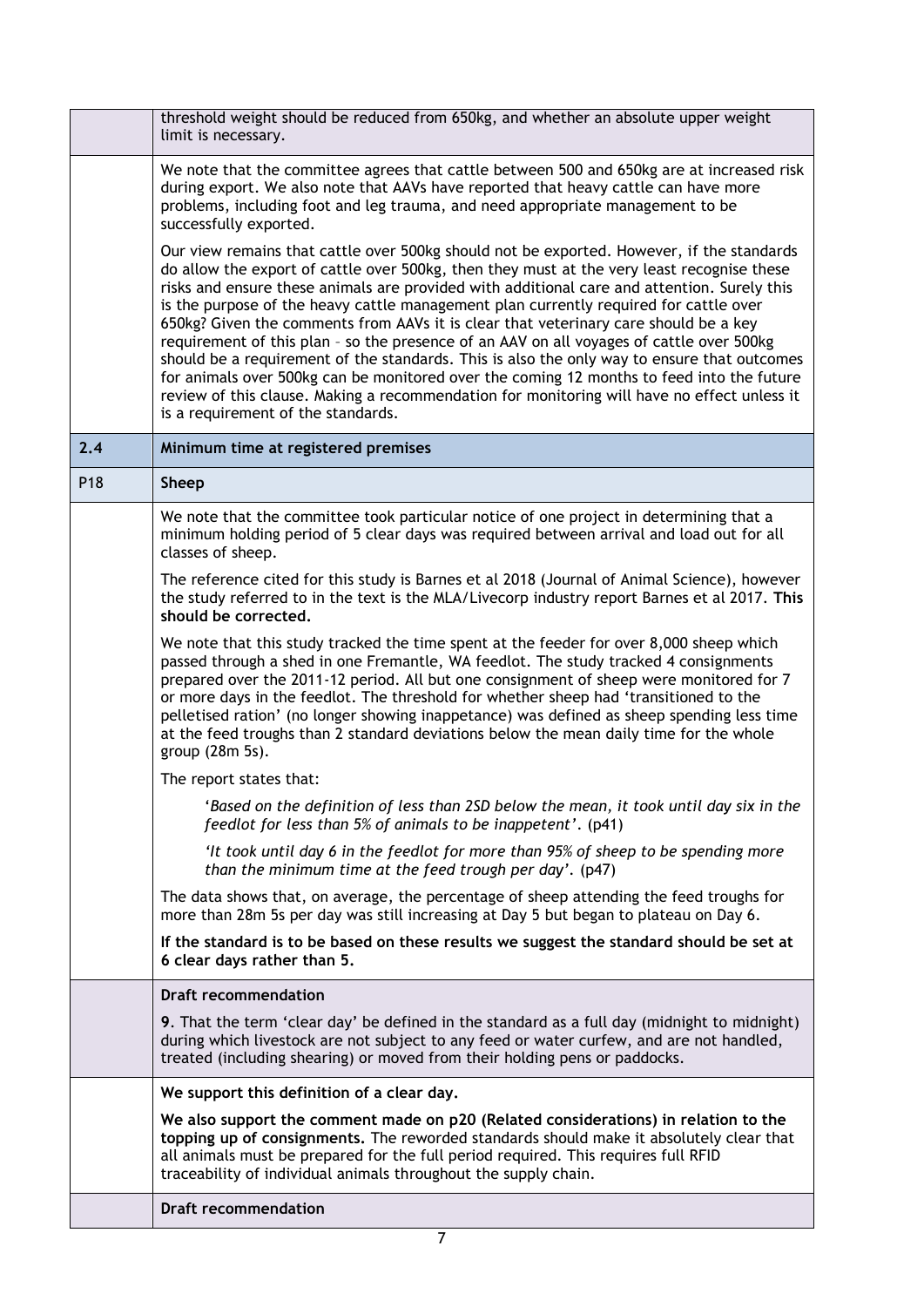|     | 10. That the standards require sheep and goats to be held at the registered premises for<br>five clear days, irrespective of the location and design of the registered premises, the time<br>of year, or the length of the export voyage.                                                                                                                                                                                                                                                                                                                                                  |
|-----|--------------------------------------------------------------------------------------------------------------------------------------------------------------------------------------------------------------------------------------------------------------------------------------------------------------------------------------------------------------------------------------------------------------------------------------------------------------------------------------------------------------------------------------------------------------------------------------------|
|     | See above - we believe that the evidence supports sheep being held for a minimum of 6<br>clear days.                                                                                                                                                                                                                                                                                                                                                                                                                                                                                       |
|     | We do not support any resumption of the export of feral goats by sea.                                                                                                                                                                                                                                                                                                                                                                                                                                                                                                                      |
|     | <b>Draft recommendation</b>                                                                                                                                                                                                                                                                                                                                                                                                                                                                                                                                                                |
|     | 11. That the standards require all classes of cattle travelling on short and long haul voyages<br>to be held at the registered premises for a minimum of two clear days, irrespective of the<br>location of the premises and the number of loading/discharge ports on the voyage. Three<br>clear days should be required for all classes of cattle travelling on extended long haul<br>voyages.                                                                                                                                                                                            |
|     | We support an increase in the minimum time at registered premises for cattle, but<br>believe the evidence indicates that 3 clear days should be the minimum time for all<br>journeys.                                                                                                                                                                                                                                                                                                                                                                                                      |
|     | Mortality investigations have found that movement of cattle between registered premises<br>and reduced time in holding have contributed to onboard mortalities in multiple cases<br>(Consignments 3,5,10,11,12,13,14,35). These investigation reports have all recommended a<br>minimum of 3 clear days at registered premises for cattle. The concerns raised by the<br>committee with regard to the long, harsh journeys endured by cattle exported from<br>northern Australia underscore the need for sufficient time for cattle to recover from these<br>journeys before being loaded. |
|     | <b>Draft recommendation</b>                                                                                                                                                                                                                                                                                                                                                                                                                                                                                                                                                                |
|     | 12. That the standards require buffalo to be held at the registered premises for a minimum<br>of five clear days, irrespective of location of the premises, length of intended voyage or<br>number of loading/discharge ports.                                                                                                                                                                                                                                                                                                                                                             |
|     | See our comments under Section 3.2 on the export of feral buffalo.                                                                                                                                                                                                                                                                                                                                                                                                                                                                                                                         |
| 2.5 | Management of shy feeders and inanition in sheep                                                                                                                                                                                                                                                                                                                                                                                                                                                                                                                                           |
|     | The Report notes that there is insufficient evidence to support the exclusion of saleyard<br>sheep from live export consignments. However there is best practice advice (Barnes et al<br>2017) which includes on-farm preparation to minimise the incidence of<br>inanition/salmonella.                                                                                                                                                                                                                                                                                                    |
|     | So while it is unfortunate that researchers have not tracked the outcomes of sheep in<br>relation to their source, it is clear that saleyard sheep that have not been prepared<br>specifically for live export are highly likely to be at higher risk of developing problems.                                                                                                                                                                                                                                                                                                              |
|     | This is another example where RFID tagging of sheep is required so that data can be<br>collected on the outcome of sheep from difference sources throughout the supply chain.<br>R&D reports have identified a number of criteria which could be applied to reduce the risk<br>of mortality, including implementing a uniform information management system to track<br>sheep performance. Consideration must be given to a system of compulsory feedback to<br>ensure that individual animals can be tracked and monitored and how high risk animals can<br>be excluded from selection.   |
|     | <b>Draft recommendation:</b>                                                                                                                                                                                                                                                                                                                                                                                                                                                                                                                                                               |
|     | 13. That the standards require that, of the five clear days for which sheep and goats are<br>held at the registered premises (refer Recommendation 10), they are fed ad libitum on<br>pelletised feed equivalent to the shipboard ration for at least the final three clear days.<br>(Note: refer definition of 'clear day' at Recommendation 9).                                                                                                                                                                                                                                          |
|     | We are confused by this recommendation and how it interrelates to Recommendation<br>10.                                                                                                                                                                                                                                                                                                                                                                                                                                                                                                    |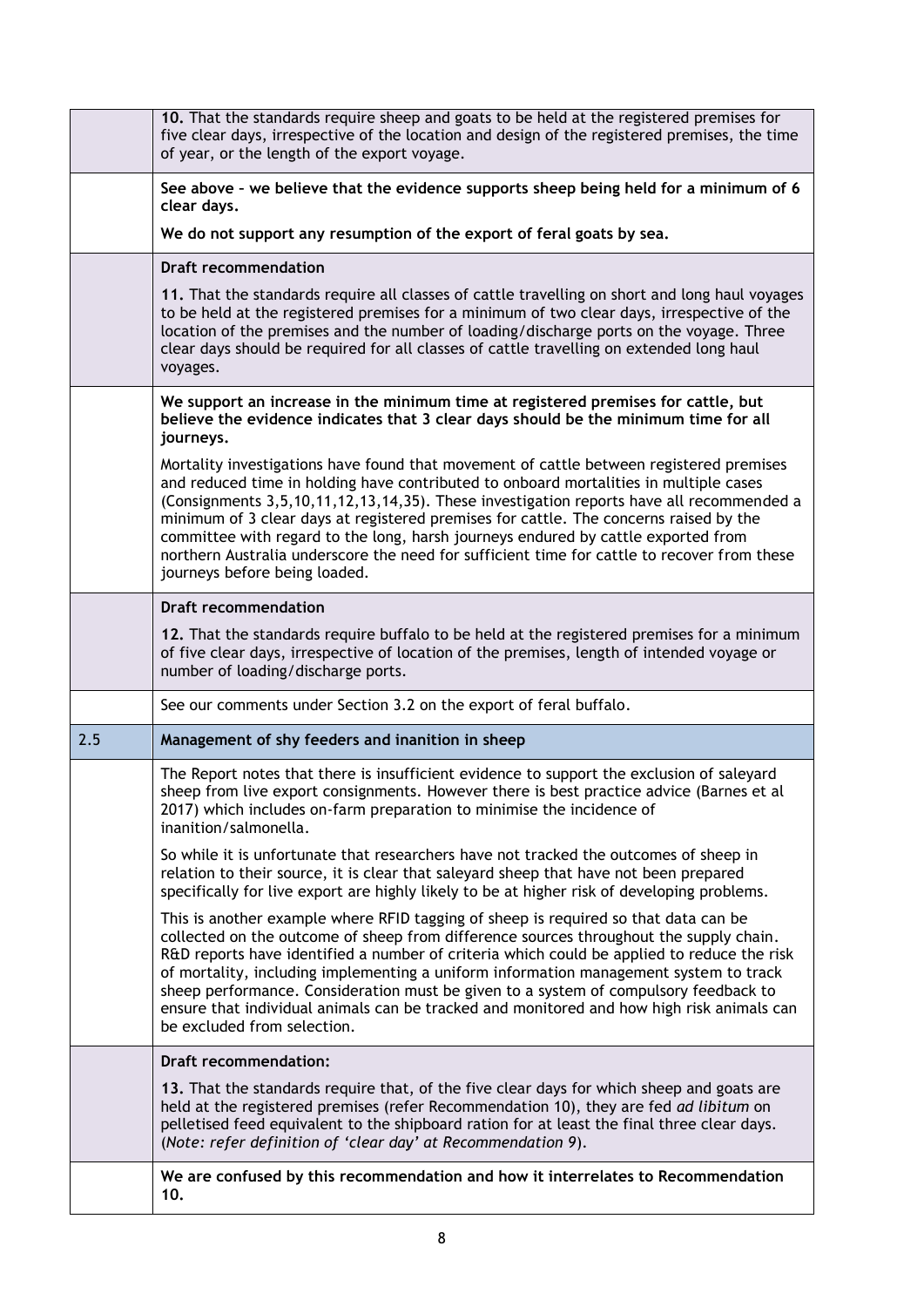|     | The research into inanition of sheep in registered premises (Barnes et al 2017) was based on<br>sheep being fed ad libitum pelletised diet for the entire monitoring period. So any<br>conclusions based on this study require that sheep should be fed the shipboard ration ad lib<br>for at least 6 clear days (ie the entire time they are in the feedlot).                                                               |
|-----|------------------------------------------------------------------------------------------------------------------------------------------------------------------------------------------------------------------------------------------------------------------------------------------------------------------------------------------------------------------------------------------------------------------------------|
|     | The best practice guidelines suggested by Barnes et al (2017) state that:                                                                                                                                                                                                                                                                                                                                                    |
|     | Animals which appear not to be feeding well or which are noted from entry to be<br>quiet or depressed can be supplemented immediately on entry with chaff (oaten or<br>Lucerne) spread around on top of the pellets, and scattered nearby the troughs. This<br>may enhance their initial approaches to the troughs. Daily application of chaff to<br>the feed troughs for at least 2-3 days is recommended for such groups.  |
|     | Based on this research, the standard should require that sheep in registered premises<br>are fed ad libitum on pelletised feed equivalent to the shipboard ration for at least the<br>final six clear days in registered premises, with daily provision of chaff for the first 2-3<br>days for sheep identified as shy feeders.                                                                                              |
|     | The standard should not be worded to prevent animals from being supplemented with chaff<br>at any point during their time in the registered premises as this may result in animals<br>failing to eat.                                                                                                                                                                                                                        |
|     | <b>Draft recommendation:</b>                                                                                                                                                                                                                                                                                                                                                                                                 |
|     | 14. That the standards continue to require pelletised feed to be fed in troughs at the<br>registered premises, and that feeders/troughs be of a design that prevents spoilage of<br>feed, particularly during inclement weather. For sheep and goats held at registered<br>premises in southern parts of Australia the standards should require they be fed from fully<br>sheltered troughs, regardless of the time of year. |
|     | We support this recommendation but question why the standard is not worded to<br>require troughs to be fully sheltered regardless of the location of the registered<br>premises.                                                                                                                                                                                                                                             |
|     |                                                                                                                                                                                                                                                                                                                                                                                                                              |
| 2.6 | <b>Pregnancy testing</b>                                                                                                                                                                                                                                                                                                                                                                                                     |
|     | Sheep - our view remains that lay pregnancy testing of sheep should only be permitted<br>where the tester is accredited and has demonstrable current experience in sheep<br>pregnancy diagnosis, and where all sheep are individually identified and the pregnancy<br>status is linked to the RFID number.                                                                                                                   |
|     | We note the committee's support for the individual identification of sheep (and goats).<br>However we strongly disagree with the committee's decision not to require this in the<br>current standards. The lack of traceability of sheep makes many of the provisions of the<br>ASEL (and ESCAS) redundant as they cannot be enforced without traceability.                                                                  |
|     | Submissions to the 2012 ASEL review indicated that it is impossible for the certifying officer<br>to confirm the pregnancy status of the animals presented for export when they are not<br>individually identified.                                                                                                                                                                                                          |
|     | The research project on inanition (Barnes et al 2017) indicates that there is already a<br>system in place to fit individual sheep with RFID tags on entry into the feedlot.                                                                                                                                                                                                                                                 |
|     | Individual identification of ALL animals is necessary to verify that animals presented for<br>export have had a negative pregnancy test. All documentation relating to pregnancy status<br>must identify individual RFID codes.                                                                                                                                                                                              |
|     | <b>Draft recommendation:</b>                                                                                                                                                                                                                                                                                                                                                                                                 |
|     | 15. That the existing pregnancy-related rejection criteria and pregnancy testing criteria be<br>retained in the standards, other than:                                                                                                                                                                                                                                                                                       |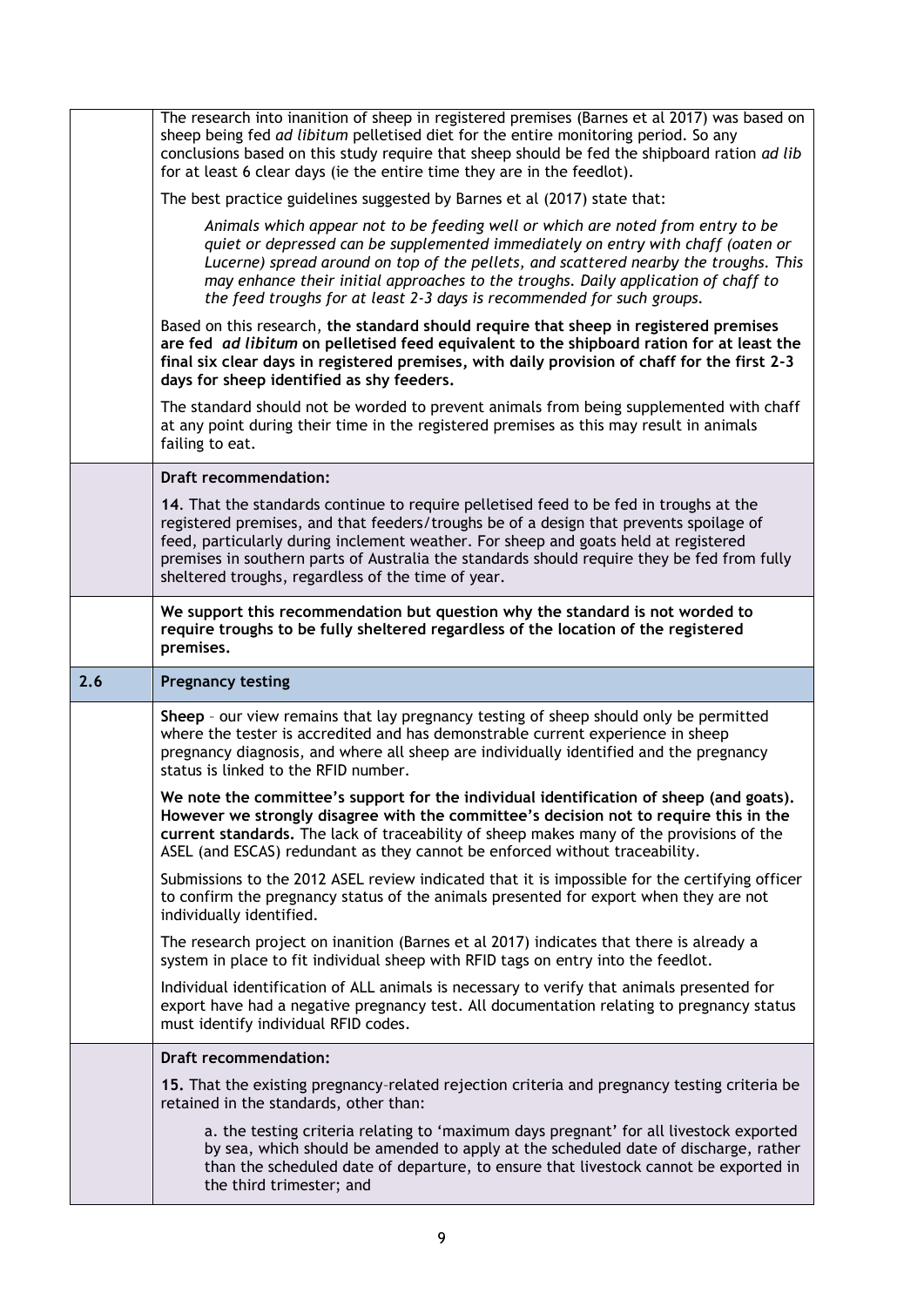|                         | b. the provision relating to Damara female sheep, which should be extended to apply<br>to all female fat tailed sheep.                                                                                                                                                                                                                                                                                                                                                                                                                                                                |  |  |  |  |  |  |
|-------------------------|---------------------------------------------------------------------------------------------------------------------------------------------------------------------------------------------------------------------------------------------------------------------------------------------------------------------------------------------------------------------------------------------------------------------------------------------------------------------------------------------------------------------------------------------------------------------------------------|--|--|--|--|--|--|
|                         | We support the recommendation that 'maximum days pregnant' should apply to the<br>scheduled date of discharge. We note that there is no definition of the 'scheduled date of<br>discharge' in the standards and suggest that this is added.                                                                                                                                                                                                                                                                                                                                           |  |  |  |  |  |  |
|                         | We support the recommendation that pregnancy testing requirements be extended to<br>all female fat-tailed sheep.                                                                                                                                                                                                                                                                                                                                                                                                                                                                      |  |  |  |  |  |  |
|                         | <b>Draft recommendation:</b>                                                                                                                                                                                                                                                                                                                                                                                                                                                                                                                                                          |  |  |  |  |  |  |
|                         | 17. That the standards allow the department to extend the validity of a pregnancy test<br>beyond 30 days only where necessitated by circumstances outside the exporters control and<br>where the exporter can demonstrate that the extension will not impact on animal welfare<br>outcomes. That decision should be delegated to regional veterinarians, rather than<br>requiring a formal dispensation from the Canberra office.                                                                                                                                                     |  |  |  |  |  |  |
|                         | We support this recommendation in principle but reiterate our previous statement that<br>there must be a valid animal welfare reason to avoid re-testing and this should only be<br>considered in cases where animals have been pregnancy tested by an accredited vet,<br>are individually identified and their RFID code is linked with the record of their<br>pregnancy status. Whether this decision is made by regional veterinarians or the Canberra<br>office, decision makers should be provided with clear guidance on the circumstances when<br>an extension may be granted. |  |  |  |  |  |  |
| $\overline{\mathbf{3}}$ | <b>STOCKING DENSITIES</b>                                                                                                                                                                                                                                                                                                                                                                                                                                                                                                                                                             |  |  |  |  |  |  |
| 3.1                     | Registered premises stocking densities                                                                                                                                                                                                                                                                                                                                                                                                                                                                                                                                                |  |  |  |  |  |  |
| 3.1.2                   | <b>Discussion</b>                                                                                                                                                                                                                                                                                                                                                                                                                                                                                                                                                                     |  |  |  |  |  |  |
|                         | The Report states that "No significant data was provided to indicate a significant mortality                                                                                                                                                                                                                                                                                                                                                                                                                                                                                          |  |  |  |  |  |  |
|                         | problem exists at registered premises".                                                                                                                                                                                                                                                                                                                                                                                                                                                                                                                                               |  |  |  |  |  |  |
|                         | We note that mortality data at registered premises are not publicly available and therefore<br>are not subject to independent analysis, and, as highlighted by the McCarthy Review<br>recommendations, mortality is the most blunt indicator of animal welfare. There is no<br>auditing or inspection system for registered premises other than those made with DAWR<br>under approved arrangements to assess welfare standards at registered premises. In short,<br>the fact that data are not available does not mean there is no problem.                                          |  |  |  |  |  |  |
|                         | In fact, there are data available relating to sheep mortality. The inanition research project<br>reported by Barnes et al (2017) provides an indication of the mortality rate for sheep in a<br>pre-export feedlot in WA. The average mortality rate for sheep held in the feedlot for<br>between 6 and 31 days was 0.85%. Viewed as an annual mortality rate, this ranges from 10%<br>to 51.5%, significantly higher than would be expected on-farm for adult sheep.                                                                                                                 |  |  |  |  |  |  |
| 3.1.3                   | <b>Committee consideration</b>                                                                                                                                                                                                                                                                                                                                                                                                                                                                                                                                                        |  |  |  |  |  |  |
|                         | We remain of the view that all animals housed in registered premises or onboard vessels<br>should be provided with sufficient space to be able to lie down comfortably at the same<br>time and easily access feed and water and that when using allometric principles this<br>requires a k-value of 0.047.                                                                                                                                                                                                                                                                            |  |  |  |  |  |  |
|                         | We support the committee's view that:                                                                                                                                                                                                                                                                                                                                                                                                                                                                                                                                                 |  |  |  |  |  |  |
|                         | Adequate space allocation for livestock held at registered premises is important to<br>ensure stock are rested, and have unfettered access to feed and water during a<br>period when adaption to shipboard fodder is of critical importance to minimising<br>welfare risks during voyages.                                                                                                                                                                                                                                                                                            |  |  |  |  |  |  |
|                         | We note the committee's view that:                                                                                                                                                                                                                                                                                                                                                                                                                                                                                                                                                    |  |  |  |  |  |  |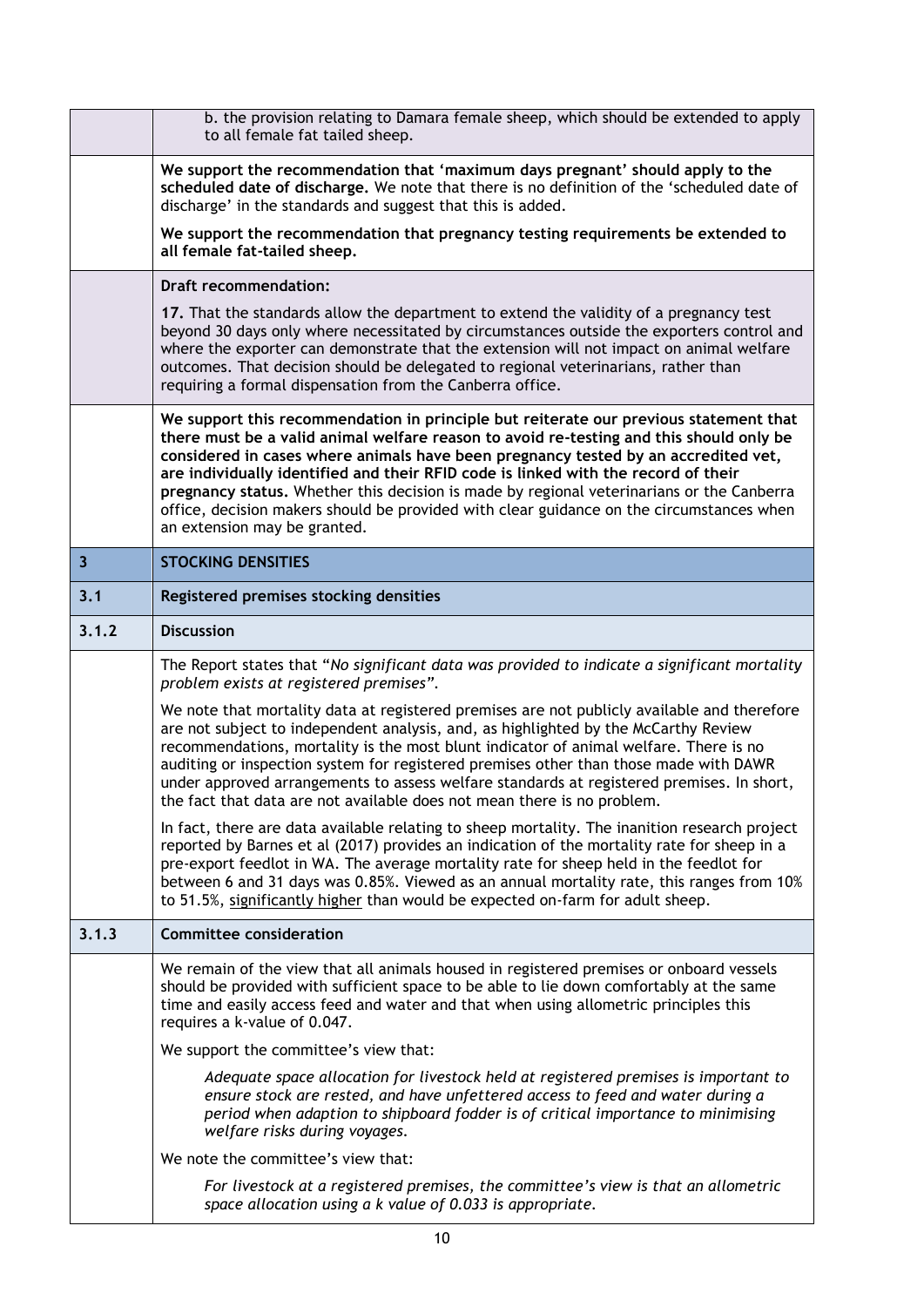| Notwithstanding our view that a k-value of 0.047 is necessary, we make the point that<br>ensuring that animals are rested and have unfettered access to feed and water is critically<br>important on board live export vessel as much as it is in registered premises. We also note<br>that animals spend more time on board ship than they do in registered premises, often<br>significantly more time, and during this period are subjected to additional stressors<br>associated with sea transport. Thus there is no valid argument to support the idea that<br>animals need less space on board than they do in registered premises. |                                                       |                   |         |                                                                                                                                                                                  |  |  |  |
|-------------------------------------------------------------------------------------------------------------------------------------------------------------------------------------------------------------------------------------------------------------------------------------------------------------------------------------------------------------------------------------------------------------------------------------------------------------------------------------------------------------------------------------------------------------------------------------------------------------------------------------------|-------------------------------------------------------|-------------------|---------|----------------------------------------------------------------------------------------------------------------------------------------------------------------------------------|--|--|--|
| <b>Draft recommendation:</b>                                                                                                                                                                                                                                                                                                                                                                                                                                                                                                                                                                                                              |                                                       |                   |         |                                                                                                                                                                                  |  |  |  |
| 18. That the standards require that sheep and goats held at a registered premises for any<br>period of time and in any group size be given a minimum space allocation of 0.5m2 per<br>head, with an additional 0.006m2 for each 1kg increase in bodyweight above 54kg (as the<br>threshold already specified in the standard).                                                                                                                                                                                                                                                                                                            |                                                       |                   |         |                                                                                                                                                                                  |  |  |  |
| We support the consolidation of standards for space allowances at registered premises<br>for sheep, however we believe the standard should be set using a k-value of 0.047.                                                                                                                                                                                                                                                                                                                                                                                                                                                               |                                                       |                   |         |                                                                                                                                                                                  |  |  |  |
|                                                                                                                                                                                                                                                                                                                                                                                                                                                                                                                                                                                                                                           | sufficient space for sheep to meet their basic needs. |                   |         | The recommended base standard of $0.500m^2$ for a 54kg sheep is equivalent to a k-value of<br>0.036, which is an improvement on previous standards. However, it does not provide |  |  |  |
|                                                                                                                                                                                                                                                                                                                                                                                                                                                                                                                                                                                                                                           |                                                       |                   |         | The space allowances provided by an increase of 0.006m2 for each kg above 54kg is shown<br>in the table below together with those provided by a k-value of 0.047.                |  |  |  |
| <b>Proposed standard</b>                                                                                                                                                                                                                                                                                                                                                                                                                                                                                                                                                                                                                  |                                                       |                   |         |                                                                                                                                                                                  |  |  |  |
| Space $m2$                                                                                                                                                                                                                                                                                                                                                                                                                                                                                                                                                                                                                                | Weight kg                                             | W <sup>0.66</sup> | k-value |                                                                                                                                                                                  |  |  |  |
| 0.500                                                                                                                                                                                                                                                                                                                                                                                                                                                                                                                                                                                                                                     | 54                                                    | 13.912            | 0.036   |                                                                                                                                                                                  |  |  |  |
| 0.506                                                                                                                                                                                                                                                                                                                                                                                                                                                                                                                                                                                                                                     | 55                                                    | 14.081            | 0.036   |                                                                                                                                                                                  |  |  |  |
| 0.536                                                                                                                                                                                                                                                                                                                                                                                                                                                                                                                                                                                                                                     | 60                                                    | 14.914            | 0.036   |                                                                                                                                                                                  |  |  |  |
| 0.566                                                                                                                                                                                                                                                                                                                                                                                                                                                                                                                                                                                                                                     | 65                                                    | 15.723            | 0.036   |                                                                                                                                                                                  |  |  |  |
| 0.596                                                                                                                                                                                                                                                                                                                                                                                                                                                                                                                                                                                                                                     | 70                                                    | 16.511            | 0.036   |                                                                                                                                                                                  |  |  |  |
| 0.626                                                                                                                                                                                                                                                                                                                                                                                                                                                                                                                                                                                                                                     | 75                                                    | 17.280            | 0.036   |                                                                                                                                                                                  |  |  |  |
| 0.656                                                                                                                                                                                                                                                                                                                                                                                                                                                                                                                                                                                                                                     | 80                                                    | 18.032            | 0.036   |                                                                                                                                                                                  |  |  |  |
| 0.686                                                                                                                                                                                                                                                                                                                                                                                                                                                                                                                                                                                                                                     | 85                                                    | 18.768            | 0.037   |                                                                                                                                                                                  |  |  |  |
| 0.716                                                                                                                                                                                                                                                                                                                                                                                                                                                                                                                                                                                                                                     | 90                                                    | 19.489            | 0.037   |                                                                                                                                                                                  |  |  |  |
|                                                                                                                                                                                                                                                                                                                                                                                                                                                                                                                                                                                                                                           | RSPCA recommended standard                            |                   |         |                                                                                                                                                                                  |  |  |  |
| Space $m2$                                                                                                                                                                                                                                                                                                                                                                                                                                                                                                                                                                                                                                | Weight kg                                             | W <sup>0.66</sup> | k-value |                                                                                                                                                                                  |  |  |  |
| 0.654                                                                                                                                                                                                                                                                                                                                                                                                                                                                                                                                                                                                                                     | 54                                                    | 13.912            | 0.047   |                                                                                                                                                                                  |  |  |  |
| 0.662                                                                                                                                                                                                                                                                                                                                                                                                                                                                                                                                                                                                                                     | 55                                                    | 14.081            | 0.047   |                                                                                                                                                                                  |  |  |  |
| 0.701                                                                                                                                                                                                                                                                                                                                                                                                                                                                                                                                                                                                                                     | 60                                                    | 14.914            | 0.047   |                                                                                                                                                                                  |  |  |  |
| 0.739                                                                                                                                                                                                                                                                                                                                                                                                                                                                                                                                                                                                                                     | 65                                                    | 15.723            | 0.047   |                                                                                                                                                                                  |  |  |  |
| 0.776                                                                                                                                                                                                                                                                                                                                                                                                                                                                                                                                                                                                                                     | 70                                                    | 16.511            | 0.047   |                                                                                                                                                                                  |  |  |  |
| 0.812                                                                                                                                                                                                                                                                                                                                                                                                                                                                                                                                                                                                                                     | 75                                                    | 17.280            | 0.047   |                                                                                                                                                                                  |  |  |  |
| 0.847                                                                                                                                                                                                                                                                                                                                                                                                                                                                                                                                                                                                                                     | 80                                                    | 18.032            | 0.047   |                                                                                                                                                                                  |  |  |  |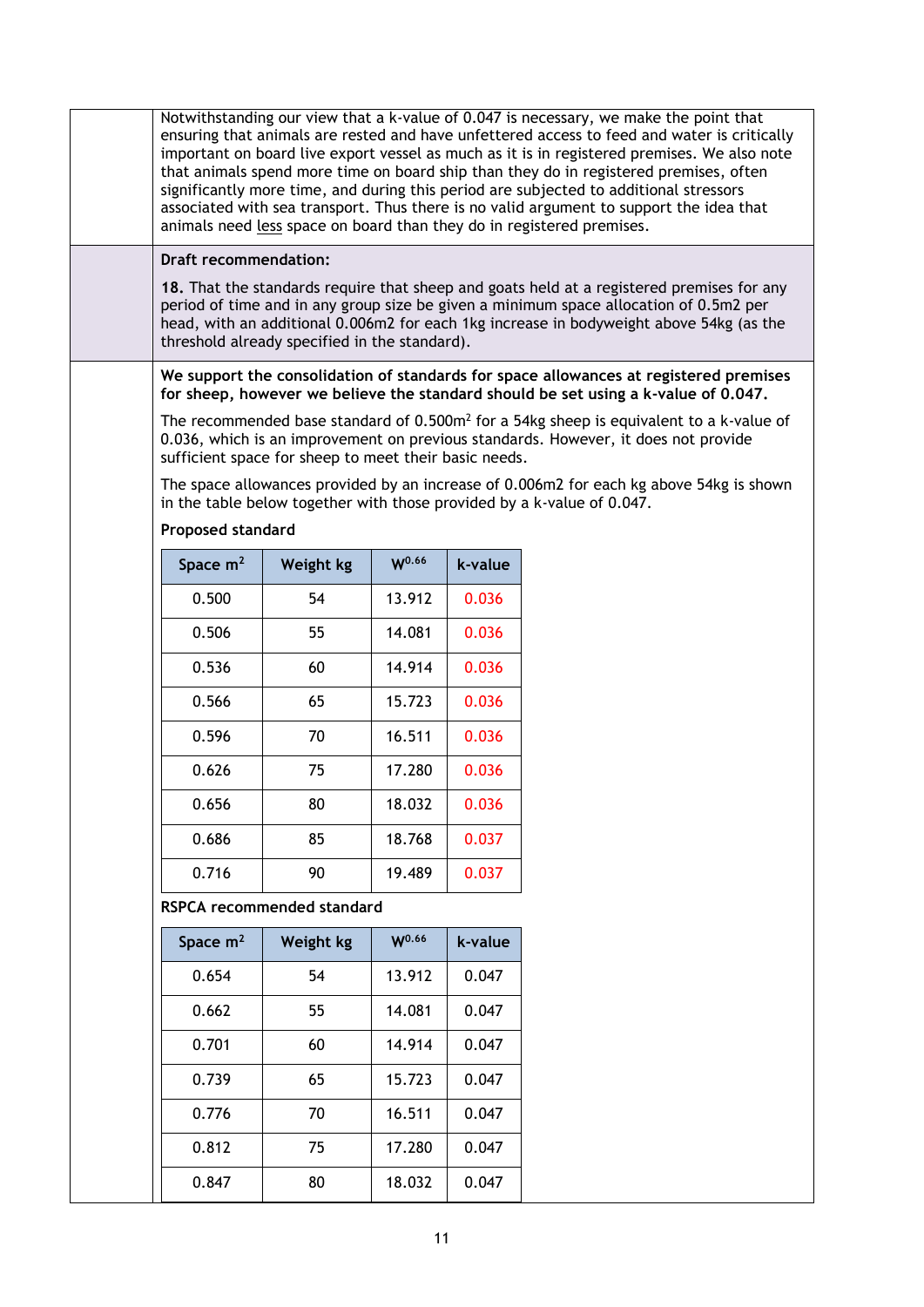|       | 0.882                                                                                                                                                                                                                                                                                                                                                                                                                                                                                                                                                                                 | 85                                                                                            | 18.768 | 0.047                                         |                                                                                                                                                                            |  |  |
|-------|---------------------------------------------------------------------------------------------------------------------------------------------------------------------------------------------------------------------------------------------------------------------------------------------------------------------------------------------------------------------------------------------------------------------------------------------------------------------------------------------------------------------------------------------------------------------------------------|-----------------------------------------------------------------------------------------------|--------|-----------------------------------------------|----------------------------------------------------------------------------------------------------------------------------------------------------------------------------|--|--|
|       | 0.916                                                                                                                                                                                                                                                                                                                                                                                                                                                                                                                                                                                 | 90                                                                                            | 19.489 | 0.047                                         |                                                                                                                                                                            |  |  |
|       | Trough length                                                                                                                                                                                                                                                                                                                                                                                                                                                                                                                                                                         |                                                                                               |        |                                               |                                                                                                                                                                            |  |  |
|       | We also reiterate the need for minimum standards for trough length in registered premises<br>and on board vessels using the allometic formula (Broom and Fraser 2007) of Length (m) =<br>$0.112 \times W^{0.33}$ equivalent to 4cm of trough length per a 50kg sheep.                                                                                                                                                                                                                                                                                                                 |                                                                                               |        |                                               |                                                                                                                                                                            |  |  |
|       | Shed design                                                                                                                                                                                                                                                                                                                                                                                                                                                                                                                                                                           |                                                                                               |        |                                               |                                                                                                                                                                            |  |  |
|       | We reiterate our concern that sheds in registered premises must allow for the inspection of<br>individual animals and the removal of animals that become ill, injured or otherwise unfit<br>for export to be treated and/or transferred to a hospital paddock as soon as they are<br>identified. This means setting a maximum group size for pens and paddocks and providing<br>laneways to enable animals to be removed from the group without having to move them<br>through other pens or paddocks. Mesh flooring in sheds must allow sheep to lie down and<br>get up comfortably. |                                                                                               |        |                                               |                                                                                                                                                                            |  |  |
|       | Figure 1 from Barnes et al (2018) shows a typical shed layout. Note that there is no laneway<br>and there are only 4 external exits from the shed, with no external exits for the 4 middle<br>pens. Each of these pens would typically hold 2,500 sheep.                                                                                                                                                                                                                                                                                                                              |                                                                                               |        |                                               |                                                                                                                                                                            |  |  |
|       | Feed trough (x6)<br>with antennae<br>Pen <sub>1</sub><br>Entry/exit gate<br>Ramp                                                                                                                                                                                                                                                                                                                                                                                                                                                                                                      | Gates<br><b>Metal rail fencing</b><br>Pen <sub>2</sub><br>Water troughs (x3)<br>with antennae |        | Pen <sub>3</sub><br><b>Wire mesh flooring</b> | Pen 4<br>Entry/exit gate                                                                                                                                                   |  |  |
|       |                                                                                                                                                                                                                                                                                                                                                                                                                                                                                                                                                                                       |                                                                                               |        |                                               |                                                                                                                                                                            |  |  |
|       | Draft recommendation:<br>19. That the standards for stocking density in registered premises remain unchanged for<br>cattle and buffalo.                                                                                                                                                                                                                                                                                                                                                                                                                                               |                                                                                               |        |                                               |                                                                                                                                                                            |  |  |
|       | We recognise that the current space allowance of 4m <sup>2</sup> for cattle and buffalo held at<br>registered premises for less than 30 days is significantly higher than that required by a k-<br>value of 0.047. The fact that the standards recognise that this amount of space<br>proportional to their size and weight is required for cattle seriously begs the question why<br>more proportional space is not also considered necessary for sheep?                                                                                                                             |                                                                                               |        |                                               |                                                                                                                                                                            |  |  |
| 3.2   | <b>Onboard stocking densities</b>                                                                                                                                                                                                                                                                                                                                                                                                                                                                                                                                                     |                                                                                               |        |                                               |                                                                                                                                                                            |  |  |
| 3.2.3 | <b>Discussion</b>                                                                                                                                                                                                                                                                                                                                                                                                                                                                                                                                                                     |                                                                                               |        |                                               |                                                                                                                                                                            |  |  |
|       | simultaneously.                                                                                                                                                                                                                                                                                                                                                                                                                                                                                                                                                                       |                                                                                               |        |                                               | The Report states that submissions supported an allometric approach to determining space<br>allowances and agreed that it was important for animals to be able to lie down |  |  |
|       | It is worth reiterating the committee's view that for livestock held in registered premises<br>adequate space allowance 'is important to ensure stock are rested, and have unfettered<br>access to feed and water during a period when adaption to shipboard fodder is of critical<br>importance to minimising welfare risks during voyages'.                                                                                                                                                                                                                                         |                                                                                               |        |                                               |                                                                                                                                                                            |  |  |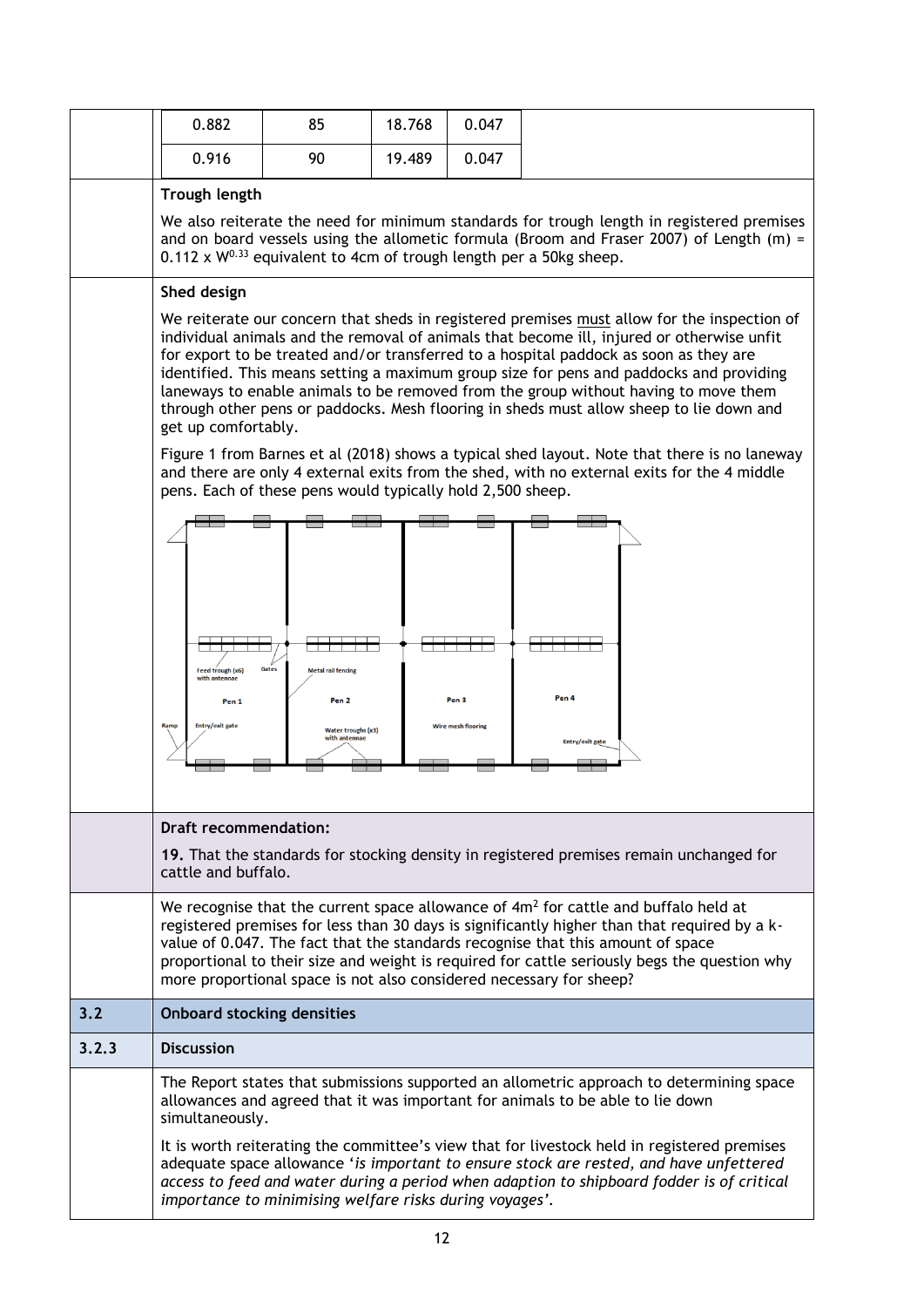|       | The need to ensure livestock are rested and have unfettered access to feed and water does<br>not stop when they board a live export vessel, in fact, given many animals will spend more<br>time on board vessel than in the registered premise, it is even more important that<br>sufficient space is provided.                                                                                                                                                                                                                                                                                                                                                                                                                                                                                                                          |
|-------|------------------------------------------------------------------------------------------------------------------------------------------------------------------------------------------------------------------------------------------------------------------------------------------------------------------------------------------------------------------------------------------------------------------------------------------------------------------------------------------------------------------------------------------------------------------------------------------------------------------------------------------------------------------------------------------------------------------------------------------------------------------------------------------------------------------------------------------|
|       | The Report notes that submissions generally separated the discussion on base stocking<br>densities from decisions on space required to avoid heat stress. This is because there is a<br>threshold minimum space allowance needed to perform basic behaviours irrespective of<br>other environmental factors. A significant deficiency of the Murdoch literature review is its<br>failure to recognise this distinction.                                                                                                                                                                                                                                                                                                                                                                                                                  |
| 3.2.4 | <b>Committee consideration</b>                                                                                                                                                                                                                                                                                                                                                                                                                                                                                                                                                                                                                                                                                                                                                                                                           |
|       | Sheep and cattle                                                                                                                                                                                                                                                                                                                                                                                                                                                                                                                                                                                                                                                                                                                                                                                                                         |
|       | The report states that:                                                                                                                                                                                                                                                                                                                                                                                                                                                                                                                                                                                                                                                                                                                                                                                                                  |
|       | 'Determining an appropriate amount of space for penned livestock on a sea voyage is<br>challenging. More is required than for typical long-distance road transport (where<br>stock largely remain standing), yet less than required for long term confinement<br>such as a typical feedlot or indoor housing system.'                                                                                                                                                                                                                                                                                                                                                                                                                                                                                                                    |
|       | We question the logic of this statement, which runs counter to the argument made in<br>support of increase space allowances in registered premises.                                                                                                                                                                                                                                                                                                                                                                                                                                                                                                                                                                                                                                                                                      |
|       | We agree that more space is required on board vessels than during road transport. There<br>are several reasons for this: during road transport sheep and cattle generally prefer to<br>stand, at least for the initial stage of the journey; they are not provided with food or water<br>and therefore have no requirement to move around the pen/crate to access these<br>resources, and they are generally confined for less than 48 hours.                                                                                                                                                                                                                                                                                                                                                                                            |
|       | However there is no evidence to indicate that the needs of animals on board live export<br>vessels are significantly different to those in a feedlot or indoor housing system. In both<br>situations, animals need to perform all normal behaviours including moving around the pen<br>to access feed and water, moving from a standing to a lying position. In both situations they<br>are held for sufficient time that denying access to sufficient space to perform these<br>behaviours will adversely affect their welfare.                                                                                                                                                                                                                                                                                                         |
|       | We note that the committee found a 'paucity of evidence regarding appropriate stocking<br>densities for the unique environmental conditions that impact livestock on-board vessels'.<br>This is indeed a serious problem and exposes the extreme reluctance of the live export<br>industry to support research that might shed light on the effects of more generous space<br>allowances on the welfare of exported animals.                                                                                                                                                                                                                                                                                                                                                                                                             |
|       | The only research project that has manipulated space allowances on board Australian live<br>export vessels is Ferguson & Lea (2013). This industry-funded study was limited to an upper<br>treatment space allowance with a k-value of 0.027 - only 10% more space than ASEL<br>requirements. Other (international peer-reviewed) studies of the effect of increasing space<br>on welfare or productivity measures have also used treatment groups that set a much<br>higher space allowance, to validate those indicated by allometric principles, for example,<br>k-values of 0.043, 0.049, 0.052 and 0.065 have variously been used (see Petherick & Phillips<br>2009). The limitations of the Ferguson & Lea study and the problem of industry control of<br>research design are covered in detail by Phillips and Petherick (2014). |
|       | In the absence of directly relevant research and evidence to support current ASEL<br>requirements, it is incumbent on those involved in the ASEL review to seek the best<br>available information. In the short time available, we have attempted to summarise some<br>of the international literature relating to the behaviour of sheep in indoor housing systems<br>with reference to space allowance. This is presented in an attachment to this submission.                                                                                                                                                                                                                                                                                                                                                                         |
|       | This literature review demonstrates that providing sufficient space allowance to enable<br>confined sheep to lie down is essential to ensure their welfare. When space allowance is<br>unrestricted, most sheep lie down for between 50-80% of the time in a 24-hour period and<br>between 45 and 56% of sheep lie down at the same time a majority of the time.                                                                                                                                                                                                                                                                                                                                                                                                                                                                         |
|       | When lying space is restricted:                                                                                                                                                                                                                                                                                                                                                                                                                                                                                                                                                                                                                                                                                                                                                                                                          |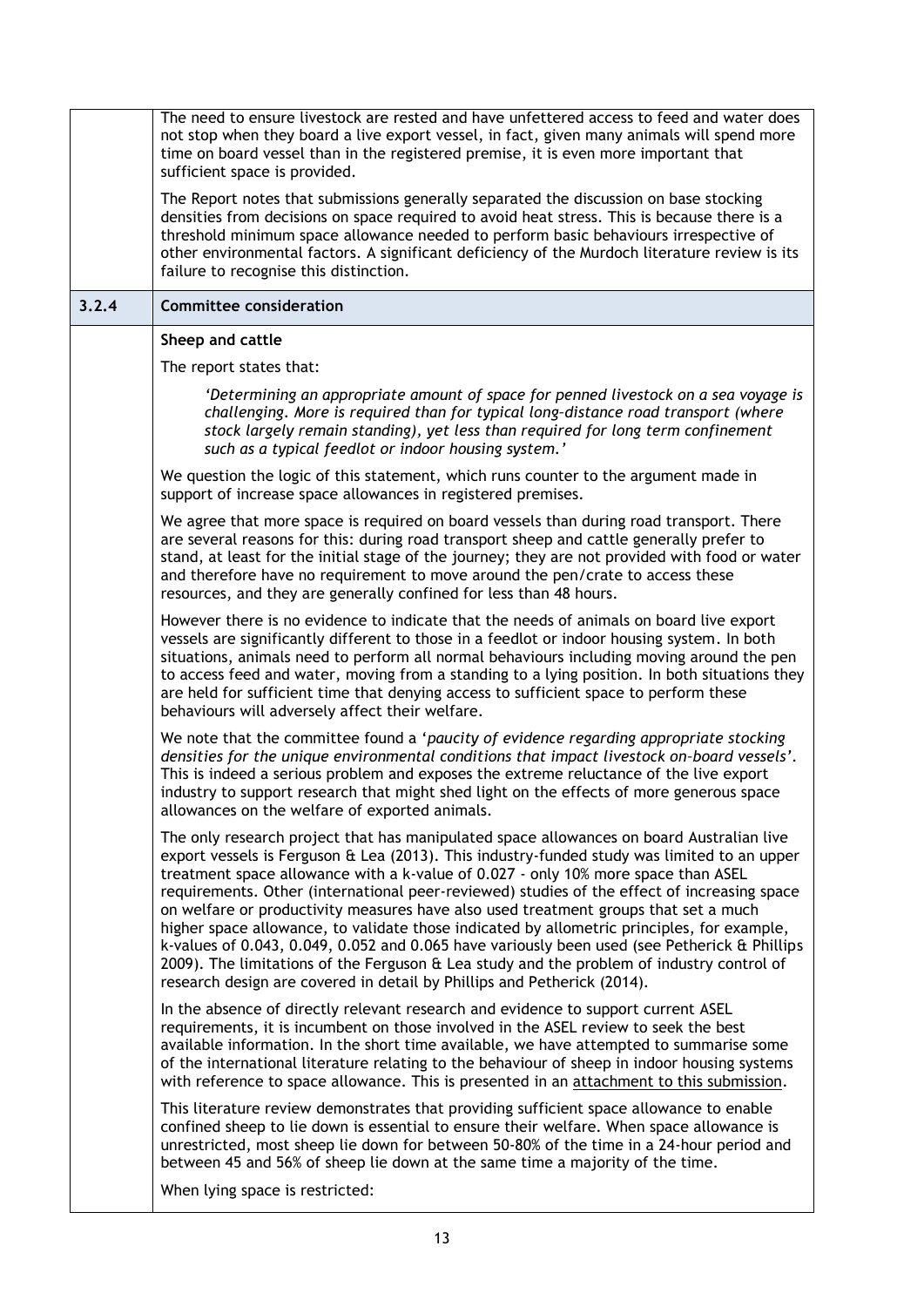|            | lower ranking sheep spend less time lying down (and more time standing) than<br>$\bullet$<br>higher ranking sheep;                                                                                                                                                                                                                                                                                                                                                                                                                                                                                                                                           |
|------------|--------------------------------------------------------------------------------------------------------------------------------------------------------------------------------------------------------------------------------------------------------------------------------------------------------------------------------------------------------------------------------------------------------------------------------------------------------------------------------------------------------------------------------------------------------------------------------------------------------------------------------------------------------------|
|            | sheep will spend much less time in simultaneous lying behaviour;<br>$\bullet$                                                                                                                                                                                                                                                                                                                                                                                                                                                                                                                                                                                |
|            | the number of displacements from lying to standing increases; and<br>$\bullet$                                                                                                                                                                                                                                                                                                                                                                                                                                                                                                                                                                               |
|            | a proportion of sheep will not lie down at all in the early stages of confinement.<br>$\bullet$                                                                                                                                                                                                                                                                                                                                                                                                                                                                                                                                                              |
|            | The point at which space allowance prevents normal lying behaviour is difficult to pinpoint,<br>but k-values of 0.022-0.029 have been found to reduce lying behaviour in confined sheep,<br>whereas lying behaviour at k-values of 0.053, 0.088 is closer to that in unrestricted<br>environments.                                                                                                                                                                                                                                                                                                                                                           |
|            | In light of this evidence, we strongly urge the ASEL review committee to review the<br>recommended on board stocking densities for sheep with a view to increasing space<br>allowance to that necessary meet the welfare needs of sheep as per our recommendations<br>below.                                                                                                                                                                                                                                                                                                                                                                                 |
| <b>P32</b> | <b>Buffalo</b>                                                                                                                                                                                                                                                                                                                                                                                                                                                                                                                                                                                                                                               |
|            | The Draft Report indicates there are significant and serious animal welfare and mortality<br>issues with the mustering, road transport, confinement and export of feral buffalo. Feral<br>buffalo are completely unused to human contact and clearly do not tolerate handling and<br>transport without serious welfare compromise. These problems carry over into importing<br>countries to the point of slaughter.                                                                                                                                                                                                                                          |
|            | It appears that many of the problems picked up by the committee have gone unidentified<br>and unaddressed because of the absence of any independent or veterinary oversight or<br>reporting of this trade. There is no reporting of injuries or mortalities during mustering,<br>transport or holding prior to export. Because feral buffalo are generally exported on<br>voyages of less than 10 days there is no requirement for an AAV to travel with them on the<br>vessel. Because of the absence of veterinary supervision, there are no post-mortem or<br>other veterinary data from mortalities or other health/welfare issues during these voyages. |
|            | Feral buffalo are not covered by the MLA/Livecorp live export R&D program which explains<br>the lack of relevant scientific studies involving buffalo. There is unlikely to be any R&D in<br>the future to support necessary animal welfare improvements in this industry.                                                                                                                                                                                                                                                                                                                                                                                   |
|            | On this basis we believe the standards should prohibit the export of feral buffalo by<br>sea.                                                                                                                                                                                                                                                                                                                                                                                                                                                                                                                                                                |
|            | <b>Draft recommendations:</b>                                                                                                                                                                                                                                                                                                                                                                                                                                                                                                                                                                                                                                |
|            | 20. That the standard adopt an allometric approach for calculating on-board stocking<br>densities for sheep, with a k-value of 0.030 to be applied to the voyages during November<br>to April, and a k-value of 0.033 for voyages during May to October.                                                                                                                                                                                                                                                                                                                                                                                                     |
|            | 21. That the standard adopt an allometric approach for calculating on-board stocking<br>densities for cattle, with a k-value of 0.03. Where this approach determines a space<br>allowance that is lower than the current ASEL requirement for a given liveweight and<br>voyage, the higher space allowance will apply.                                                                                                                                                                                                                                                                                                                                       |
|            | We support the use of an allometric approach to calculating on-board space allowances<br>but believe that the standard should be set using a k-value of 0.047.                                                                                                                                                                                                                                                                                                                                                                                                                                                                                               |
|            | We do not support there being a difference in the base space allowance requirements<br>for different times of year. The threshold minimum space allowance needed to perform<br>the basic behaviours of standing, lying and moving to access feed and water resources<br>exists irrespective of other environmental factors such as temperature and humidity.                                                                                                                                                                                                                                                                                                 |
|            | We can find no evidence in the Report or the Murdoch Review to support a base space<br>allowance based on a k-value of 0.030. This value is below k=0.033, identified by<br>Petherick & Phillips (2009) as the threshold below which there are adverse effects on<br>welfare in intensive housing systems and used by the committee as the benchmark for<br>space allowances in registered premises.                                                                                                                                                                                                                                                         |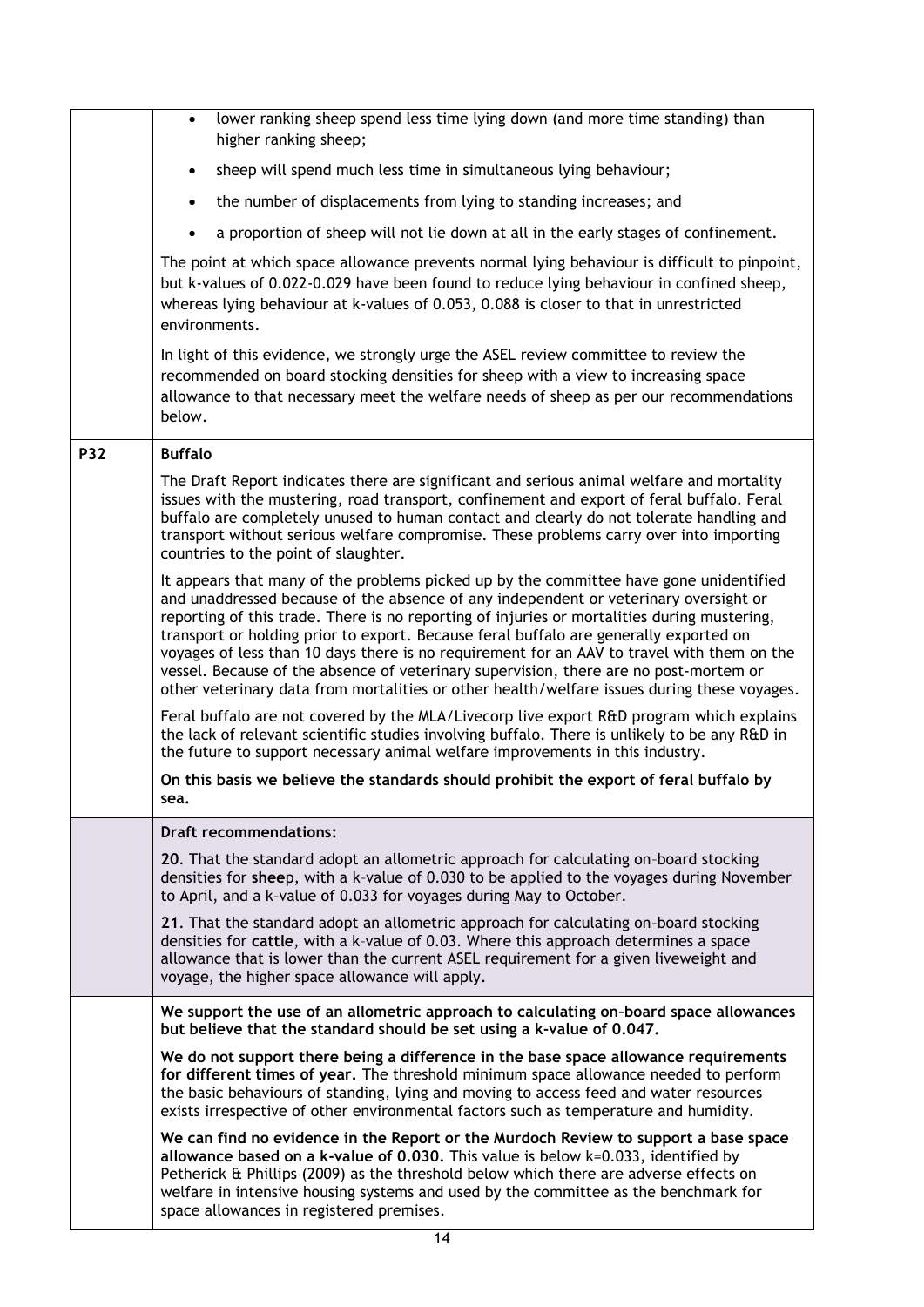|                         | <b>Draft recommendation:</b>                                                                                                                                                                                                                                                                                                                                                                                                                                                                                |
|-------------------------|-------------------------------------------------------------------------------------------------------------------------------------------------------------------------------------------------------------------------------------------------------------------------------------------------------------------------------------------------------------------------------------------------------------------------------------------------------------------------------------------------------------|
|                         | 22. That in relation to special categories of livestock, the following approach should apply<br>to on-board stocking densities:                                                                                                                                                                                                                                                                                                                                                                             |
|                         | a. Buffalo: 10 per cent more space than required for cattle.                                                                                                                                                                                                                                                                                                                                                                                                                                                |
|                         | b. Cattle and buffalo with horns: 30 per cent more space than otherwise required for<br>cattle and buffalo without horns.                                                                                                                                                                                                                                                                                                                                                                                   |
|                         | c. Cattle and buffalo from 650kg and above: additional space allowance as determined<br>by an approved heavy cattle/buffalo management plan.                                                                                                                                                                                                                                                                                                                                                                |
|                         | d. All pregnant cattle and buffalo: a minimum of 15 per cent more space than otherwise<br>required for cattle and buffalo for a given liveweight and voyage.                                                                                                                                                                                                                                                                                                                                                |
|                         | e. Rams and goats with horns: 10 per cent more space than otherwise required for<br>sheep and goats.                                                                                                                                                                                                                                                                                                                                                                                                        |
|                         | Notwithstanding our previously stated opposition to the export of feral buffalo and feral<br>goats by sea, we support these additional space requirements provided that they reflect<br>a minimum base space allowance using a k-value of 0.047.                                                                                                                                                                                                                                                            |
| $\overline{\mathbf{4}}$ | <b>HEAT STRESS RISK ASSESSMENT</b>                                                                                                                                                                                                                                                                                                                                                                                                                                                                          |
|                         | <b>Draft recommendations:</b>                                                                                                                                                                                                                                                                                                                                                                                                                                                                               |
|                         | 23. That the standards be revised to require the application of an agreed heat stress risk<br>assessment for all livestock voyages that cross the equator, at all times of the year, from<br>all Australian ports.                                                                                                                                                                                                                                                                                          |
|                         | 24. That once the (separate) review of the heat stress risk assessment model is completed,<br>the testing criteria in the standards should be revised to support the new model.                                                                                                                                                                                                                                                                                                                             |
|                         | 25. That the period 1 May to 31 October continue to be applied as defining the 'northern<br>summer' in the relevant sections of the revised standard.                                                                                                                                                                                                                                                                                                                                                       |
|                         | We support the recommendations requiring the application of an agreed HSRA for all<br>voyages that cross the equator and the future revision of the standards to support the<br>new model.                                                                                                                                                                                                                                                                                                                  |
|                         | We recommend that a deadline is set to ensure implementation of the new model<br>within a set timeframe.                                                                                                                                                                                                                                                                                                                                                                                                    |
|                         | We support retaining the definition of 'northern summer' as 1 May to 31 October.                                                                                                                                                                                                                                                                                                                                                                                                                            |
| 5 <sup>5</sup>          | <b>VOYAGE REPORTING</b>                                                                                                                                                                                                                                                                                                                                                                                                                                                                                     |
| 5.1                     | Reportable mortality                                                                                                                                                                                                                                                                                                                                                                                                                                                                                        |
|                         | The report states:                                                                                                                                                                                                                                                                                                                                                                                                                                                                                          |
|                         | The committee noted that, for sheep, the average mortality rate for all voyages<br>over the past three years was approximately 0.75 per cent, while the current RMR is<br>2 per cent, close to three times the three-year average. Similarly, for cattle the<br>current RMR for short voyages (0.5 per cent) is some six times the three-year<br>average of 0.08 per cent, and the RMR for long haul voyages (1 per cent) is also<br>about 6 times the three-year average for such voyages (0.16 per cent). |
|                         | We note that the committee believes on this basis that there is a clear case for reducing<br>the reportable mortality rates.                                                                                                                                                                                                                                                                                                                                                                                |
|                         | <b>Draft recommendation:</b>                                                                                                                                                                                                                                                                                                                                                                                                                                                                                |
|                         | 26. That the reportable mortality level for sheep and goats should be reduced to 1 per<br>cent, or three animals, whichever is the greater; and that an average daily mortality rate<br>of greater than 0.05 per cent be added to the list of events that would qualify as a<br>'notifiable incident'.                                                                                                                                                                                                      |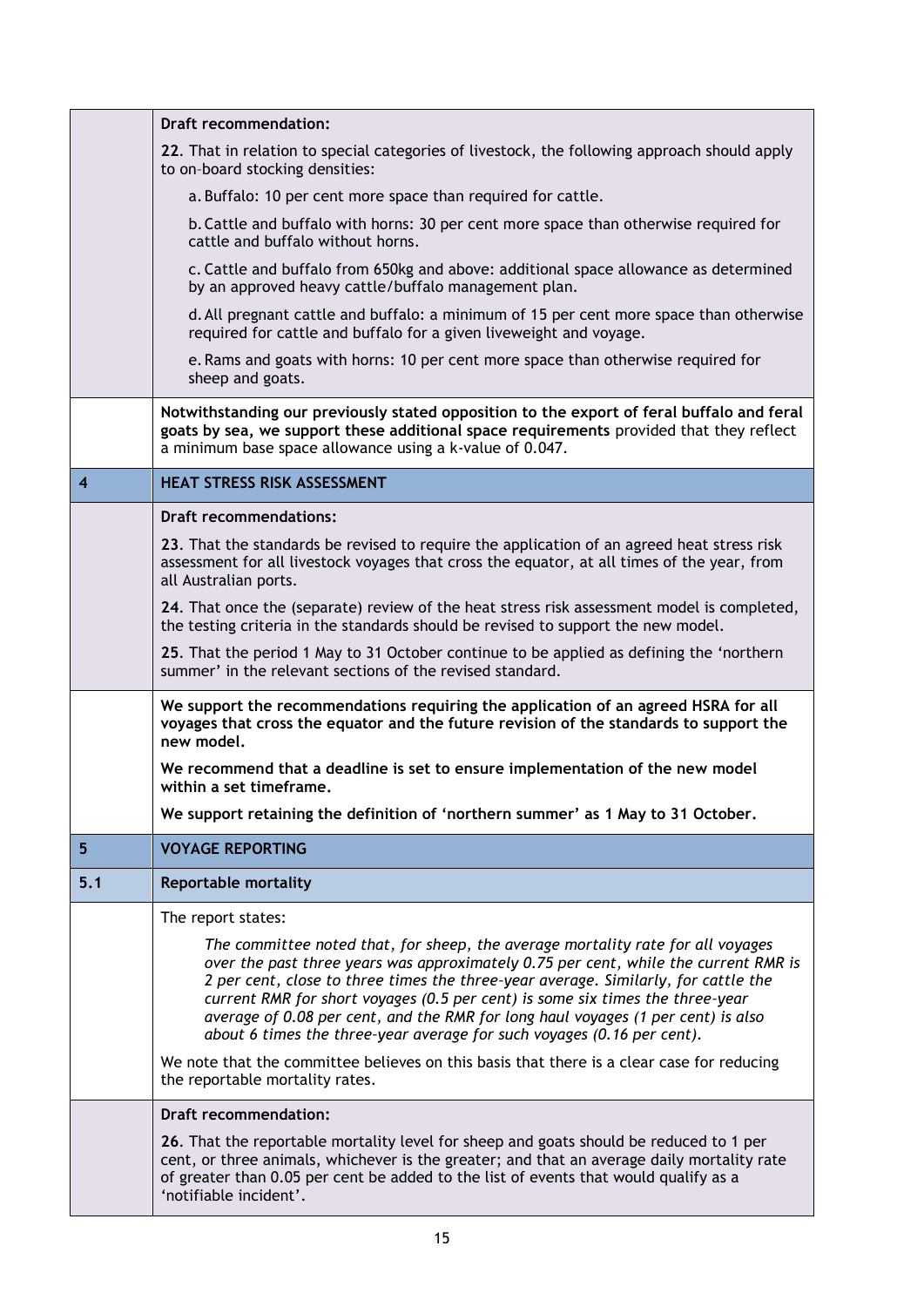|       | We support this recommendation including the addition of a specific ADM as a notifiable<br>incident. The department should carefully consider at what point consecutive ADM rates<br>above the threshold level should trigger an investigation.                                                                                                                                                                                                                                                                                 |
|-------|---------------------------------------------------------------------------------------------------------------------------------------------------------------------------------------------------------------------------------------------------------------------------------------------------------------------------------------------------------------------------------------------------------------------------------------------------------------------------------------------------------------------------------|
|       | We also recommend that this definition of a notifiable incident should be extended to<br>include ADM rate throughout the live export supply chain including at registered<br>premises.                                                                                                                                                                                                                                                                                                                                          |
|       | <b>Draft recommendation:</b>                                                                                                                                                                                                                                                                                                                                                                                                                                                                                                    |
|       | 27. That the reportable mortality level for cattle and buffalo should be set at 0.5 per cent,<br>or three animals, whichever is the greater; and that an average daily mortality rate of<br>greater than 0.025 per cent be added to the list of events that would qualify as a<br>'notifiable incident'.                                                                                                                                                                                                                        |
|       | We support setting the reportable mortality level for cattle on long-haul voyages at<br>0.5%. However we believe the committee has made the case for a reportable mortality<br>level for voyages less than 10 days of 0.25%. This rate is the equivalent of an<br>accumulated ADM of 0.025% over a 10-day period, however unless the reportable mortality<br>level is lowered, under the current proposal this would not trigger a notifiable incident or a<br>reportable mortality level.                                      |
|       | We support the addition of a specific ADM as a notifiable incident. The department<br>should carefully consider at what point consecutive ADM rates above the threshold level<br>should trigger an investigation.                                                                                                                                                                                                                                                                                                               |
|       | We also recommend that this definition of a notifiable incident should be extended to<br>include ADM rate throughout the live export supply chain including at registered<br>premises.                                                                                                                                                                                                                                                                                                                                          |
|       | <b>Camelids and Deer</b>                                                                                                                                                                                                                                                                                                                                                                                                                                                                                                        |
|       | We note that in the proposed version of the standards the reportable mortality rate for<br>camelids and deer for export by sea (and by air) has been retained at 2%. This has not been<br>discussed in the Draft Report.                                                                                                                                                                                                                                                                                                        |
|       | Notwithstanding our view that camelids and deer should not be exported by sea, we are<br>extremely concerned that this level has been retained in the standard. Given the lack of<br>recent experience of handling camels or deer and the associated risk of animal welfare and<br>mortality issues, should such journeys occur, we support the removal of reportable<br>mortality rates for camelids, deer and goats to be replaced by additional reporting<br>requirements as part of a consignment specific management plan. |
| 5.2   | Other voyage reporting requirements                                                                                                                                                                                                                                                                                                                                                                                                                                                                                             |
| 5.2.4 | <b>Committee consideration</b>                                                                                                                                                                                                                                                                                                                                                                                                                                                                                                  |
|       | We are encouraged by the Committee's view that:                                                                                                                                                                                                                                                                                                                                                                                                                                                                                 |
|       | Ideally reports should include daily measures on animal welfare and morbidity and<br>mortality data, including animal identification. This data, combined with an end of<br>voyage report, should be analysed post-voyage with an epidemiological approach.<br>The analysis should involve discussion with the AAV, an exporter representative and<br>the department.                                                                                                                                                           |
|       | We note and support the need for individual identification of all animals is a pre-requisite<br>for this to be implemented.                                                                                                                                                                                                                                                                                                                                                                                                     |
|       | We note and support the need for a dedicated veterinary epidemiologist within the<br>Department's Live Export Division to ensure that post-voyage data is adequately examined.<br>A similar recommendation was made in the Moss Review.                                                                                                                                                                                                                                                                                         |
|       | We note the committee's consideration of the need for detailed animal welfare indicators<br>and associated data, environmental data and the need for improvements to data collection<br>and data storage. However we are concerned that the comment made in the Draft Report<br>will have absolutely no impact on actual voyage outcomes unless there is a fundamental<br>shift in the way industry R&D is conducted, the speed at which it is progressed, and the                                                              |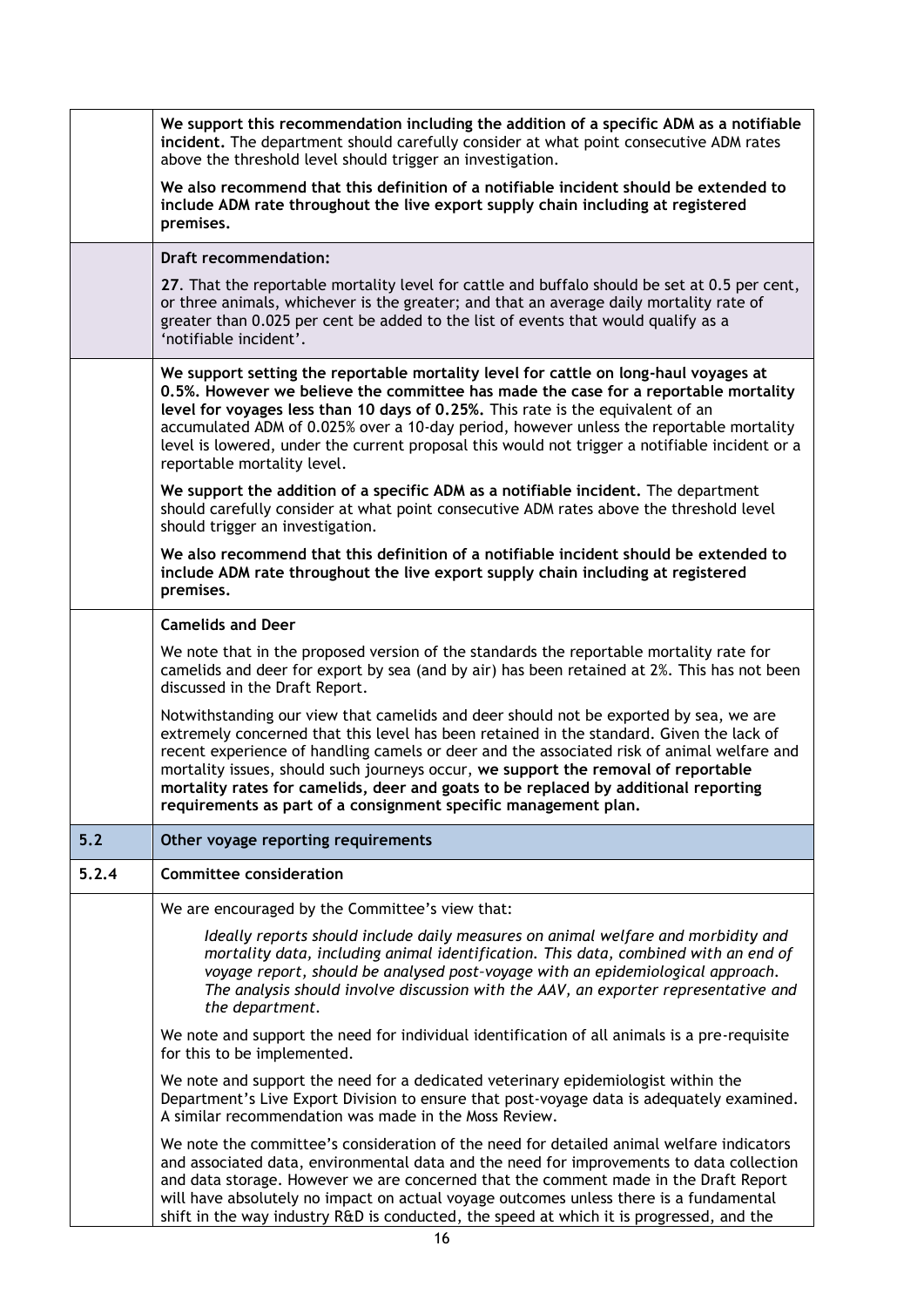|     | requirement for results to be taken up by industry. Suggestions and comments on the way<br>things 'could' be done have zero effect unless they are translated into regulated standards.                                                                                                                                                                                                       |
|-----|-----------------------------------------------------------------------------------------------------------------------------------------------------------------------------------------------------------------------------------------------------------------------------------------------------------------------------------------------------------------------------------------------|
|     | We support the suggestion that the Veterinary toolbox includes at least one handheld<br>device capable of measuring WBGT and humidity. It should also include a similar device for<br>measuring ammonia levels (see later comments). All AAVs and Accredited stockpersons<br>should be trained in the use of these devices.                                                                   |
|     | While we appreciate that it may not be a decision for the committee, it remains our view<br>that all voyage reports should be publicly available (minus any personal information subject<br>to privacy requirements). Transparency around voyage outcomes is crucial if the live export<br>industry wishes to regain community support.                                                       |
|     | The Report does not mention the potential for the installation and use of CCTV cameras on<br>vessels. We support the use of CCTV in animal areas, observable from the bridge, kept for<br>the entire voyage and the content made available to the regulator. Specific guidance<br>should also be developed (and made public) for the video recording of voyages by<br>Departmental Observers. |
|     | <b>Draft recommendation:</b>                                                                                                                                                                                                                                                                                                                                                                  |
|     | 28. That the requirements for daily reports and end of journey reports be updated as per<br>Appendix A and Appendix B in this report including:                                                                                                                                                                                                                                               |
|     | a. Inclusion of more detailed welfare monitoring in daily reports based on an assessment<br>of at least 1-2 pens of sheep, cattle, buffalo and goats representative of each class or<br>line, per deck, as well as a welfare assessment for any 'at high risk pens' or 'pens of<br>concern'.                                                                                                  |
|     | We support the updated Daily and End of Journey Reports in principle but have<br>concerns about the potential for bias in sampling choice and assessment of pens. For<br>example:                                                                                                                                                                                                             |
|     | Who will make the decision which pens to assess as 'representative', and which<br>$\bullet$<br>pens enter the 'high risk' or 'concern' category?                                                                                                                                                                                                                                              |
|     | Where and when will the daily environmental recordings be taken? These need to<br>$\bullet$<br>be representative of actual min and max readings across all decks and all high risk<br>areas?                                                                                                                                                                                                  |
|     | We maintain that daily reports must be provided for all voyages regardless of their<br>length. This issue has not been adequately addressed by the committee.                                                                                                                                                                                                                                 |
|     | We also believe it is necessary to expand the scope of notifiable incidents in line with the<br>new HSRA model. Voyages that exceed the revised HSRA output of 5 per cent of livestock<br>experiencing heat stress, however defined, should trigger an investigation by the<br>Department.                                                                                                    |
| 6   | <b>ONBOARD RESOURCES AND MANAGEMENT</b>                                                                                                                                                                                                                                                                                                                                                       |
| 6.1 | Management of bedding and ammonia levels                                                                                                                                                                                                                                                                                                                                                      |
|     | Ammonia levels                                                                                                                                                                                                                                                                                                                                                                                |
|     | We concur with the committee's view that the standards should include a new requirement<br>that ammonia levels must not exceed 25ppm, and that ammonia reduction measures must<br>be implemented if levels exceed or appear likely to exceed this level.                                                                                                                                      |
|     | We also share the view that recording of ammonia levels should be incorporated into the<br>daily and end-of-voyage reports.                                                                                                                                                                                                                                                                   |
|     | However we disagree that that practical measurement of ammonia gas levels as a routine,<br>regular measure is problematic. While there may be no automated means of measuring<br>ammonia, there are handheld devices that can and should be used for animal and human<br>welfare reasons to ensure that critical levels are not exceeded.                                                     |
|     | RSPCA on-farm assessors currently use a small handheld portable device (GasAlert Extreme<br>NH <sub>3</sub> , BW Technologies). It is designed as a personal alarm device for use when working in                                                                                                                                                                                             |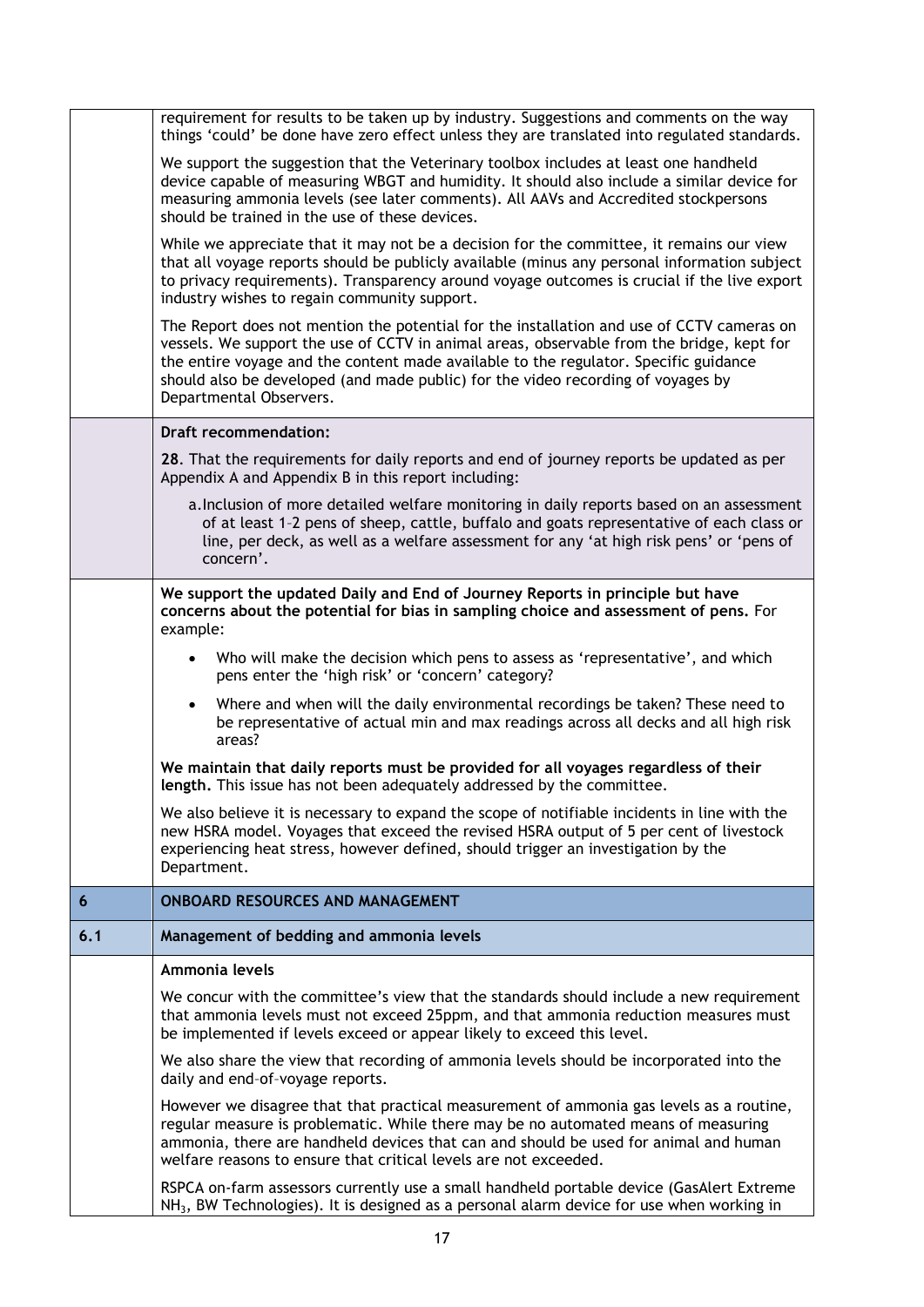| 6.2 | Water, fodder and chaff requirements                                                                                                                                                                                                                                                                                                                                                                                                                                                                                                                                                                                                                                        |
|-----|-----------------------------------------------------------------------------------------------------------------------------------------------------------------------------------------------------------------------------------------------------------------------------------------------------------------------------------------------------------------------------------------------------------------------------------------------------------------------------------------------------------------------------------------------------------------------------------------------------------------------------------------------------------------------------|
|     | As explained above, the technology is available now to require a standard that ammonia<br>levels do not exceed 25ppm. For animal welfare and worker safety reasons, this standard<br>should be immediately implemented and a requirement for recording of ammonia levels at<br>the pen level should be added to the Daily reporting requirements.                                                                                                                                                                                                                                                                                                                           |
|     | <b>Draft recommendations:</b><br>34. That once the variables affecting ammonia levels are better, and practical<br>measurement devices are available (noting the current Livestock Export Program project<br>underway), a requirement be inserted into the standards that: (i) ammonia levels in<br>livestock spaces must not exceed 25ppm, and (ii) that ammonia reduction measures must<br>be implemented if levels exceed 25ppm in any given area of a vessel.                                                                                                                                                                                                           |
|     | Details of the research commissioned under the live export program on the relationship<br>between bedding, ammonia and animal welfare also needs to be made transparent and<br>tailored to meet the expectations of this review.                                                                                                                                                                                                                                                                                                                                                                                                                                            |
|     | In the absence of further evidence, we support the bedding provisions outlined in these<br>recommendations. However, it is crucial that a formal and transparent process is<br>instigated for the monitoring, reporting and analysis of bedding use and voyage outcomes<br>so that the review of these standards in 12 months' time is based on accurate and reliable<br>evidence.                                                                                                                                                                                                                                                                                          |
|     | sufficient sawdust, rice hulls or similar material to be used for bedding at a minimum rate<br>of 4 tonnes per 1000m <sup>2</sup> per application, with a minimum of 4 tonnes per 1000m <sup>2</sup> provided<br>after each washdown.<br>33. That bedding requirements for extended long haul voyages be agreed in the long haul<br>management plan.                                                                                                                                                                                                                                                                                                                        |
|     | 31. That the sheep manure pad continue to be used as the preferred bedding approach for<br>sheep, but that the standards require a sufficient amount of sawdust, rice hulls or similar<br>material be carried to manage moisture in the sheep manure pad, avoid slippage during<br>loading and unloading, and manage incidents such as pen flooding. The necessity and<br>adequacy of the amounts carried should be tested over the next 12 months, with<br>adjustments to this requirement made on the basis of evidence obtained through daily and<br>end of voyage reporting.<br>32. That the standards require that cattle and buffalo on all voyages are provided with |
|     | 30. That the standard require the consistency and depth of bedding material to be<br>routinely monitored.                                                                                                                                                                                                                                                                                                                                                                                                                                                                                                                                                                   |
|     | <b>Draft recommendations:</b><br>29. That the standard require bedding management, including deck wash downs and<br>replacement of bedding materials, to be sufficient to ensure good welfare outcomes for<br>livestock, in particular, minimising slipping and abrasions, lameness, pugging and faecal<br>coating.                                                                                                                                                                                                                                                                                                                                                         |
|     | (www.bigdutchmanusa.com/en/poultry-production/poultry-<br>production/environmental/ammonia-sensor/).                                                                                                                                                                                                                                                                                                                                                                                                                                                                                                                                                                        |
|     | Ammonia tape is another option, if basic in nature. It costs around \$10 per roll<br>(https://www.microessentiallab.com/) and is exceptionally portable, cheap and easy to<br>use. Colour shades are green through darker green which means it determines ammonia<br>levels in bands e.g. 0-10ppm, 10-20ppm, 20-30ppm etc. rather than a single figure e.g.<br>21ppm. As such it is most useful for indicating the presence of high ammonia levels.<br>There is at least one option used in the poultry industry for continuous monitoring                                                                                                                                  |
|     | confined spaces. It measures NH <sub>3</sub> by diffusion in 1ppm increments. There are many such<br>devices on the market, they typically range from \$600-\$800. They do require regular<br>calibration (3-6 monthly) and sensor replacement (1-2 years). The cost of calibration is<br>\$150-\$200 and a new sensor is \$400-\$500).                                                                                                                                                                                                                                                                                                                                     |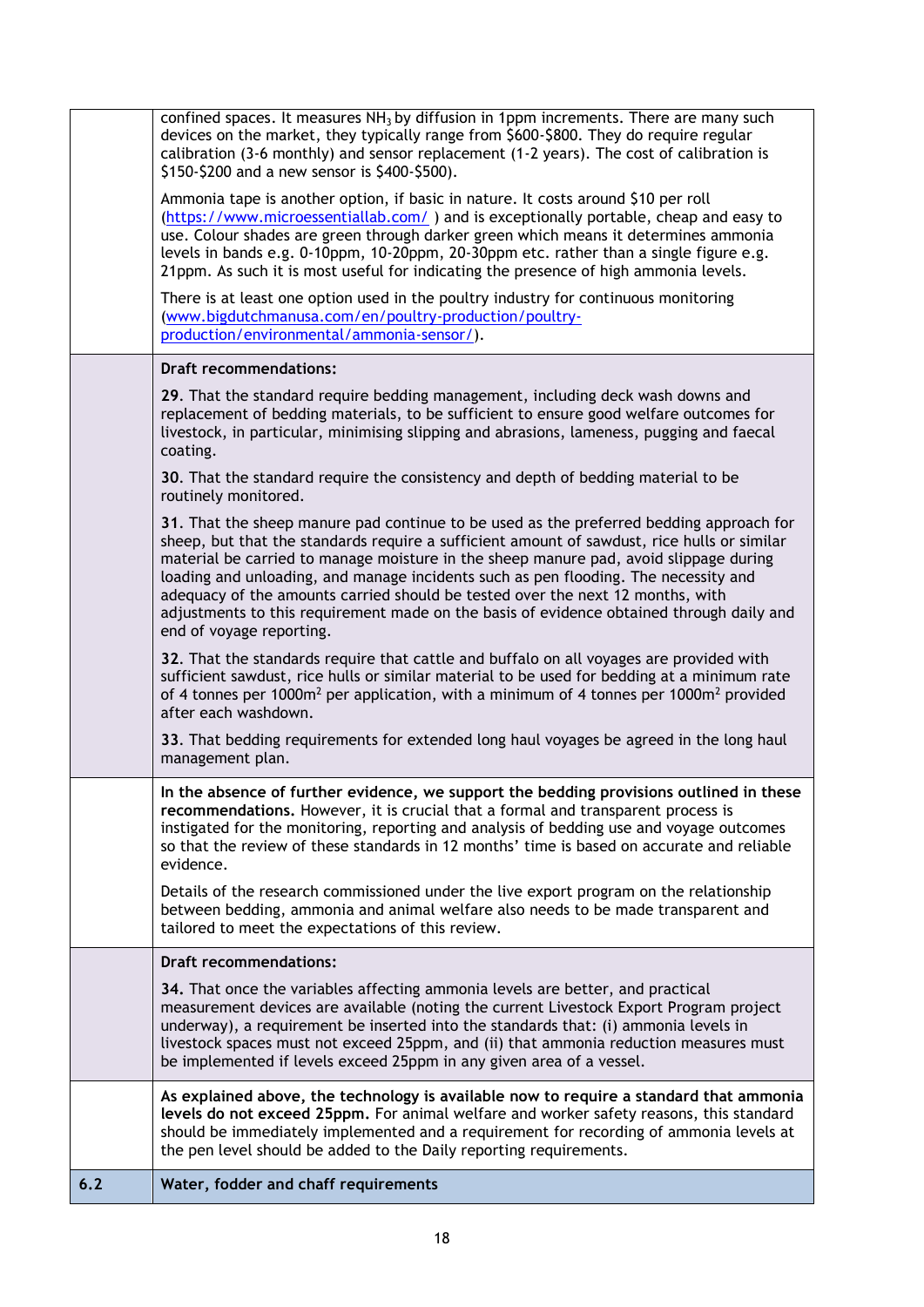| 6.2.4          | <b>Committee consideration</b>                                                                                                                                                                                                                                                                                                                                                                                                                                                                                                                                                                                             |
|----------------|----------------------------------------------------------------------------------------------------------------------------------------------------------------------------------------------------------------------------------------------------------------------------------------------------------------------------------------------------------------------------------------------------------------------------------------------------------------------------------------------------------------------------------------------------------------------------------------------------------------------------|
|                | We note that in regard to the implementation of the McCarthy Review recommendation<br>that all ships carrying sheep to the Middle East have automated watering systems, the<br>committee 'found no evidence to support recommending to the department that this be<br>extended to cattle watering systems on all vessels.'                                                                                                                                                                                                                                                                                                 |
|                | While the design of vessels may be out of the committee's scope, this is an extraordinary<br>statement to make. The fact that no evidence was directly provided to support this change<br>is most likely because the principle of providing ad libitum water to cattle confined for<br>days to weeks is so widely accepted. We request that this statement is withdrawn or<br>corrected.                                                                                                                                                                                                                                   |
|                | <b>Draft recommendation:</b>                                                                                                                                                                                                                                                                                                                                                                                                                                                                                                                                                                                               |
|                | 35. That the standards require that all livestock be offered feed and water as soon as<br>possible after being loaded on the vessel, and at the very least within 12 hours.                                                                                                                                                                                                                                                                                                                                                                                                                                                |
|                | The provision of water on arrival at registered premises and after loading onto the vessel<br>was discussed at length during the 2012-12 ASEL review process. The Draft AAWSEL had<br>recommended that in both circumstances the standard be amended to ensure that animals<br>were provided with water within 6 hours of loading. This may have been overlooked by the<br>committee but it is an important point and was agreed by all stakeholders at the time. We<br>request that this standard is amended to require water to be provided within 6 hours<br>and a similar standard is required at registered premises. |
|                | <b>Draft recommendations:</b>                                                                                                                                                                                                                                                                                                                                                                                                                                                                                                                                                                                              |
|                | 36. That the standards require water to be provided ad libitum throughout the voyage<br>(including days of loading and discharge). The standards should also prevent any water<br>curfew prior to unloading in the northern hemisphere summer in Middle East ports.                                                                                                                                                                                                                                                                                                                                                        |
|                | 37. That the standards require that for voyages of 30 days or less, at least 1 per cent of the<br>fodder required for cattle must be chaff and/or hay. For voyages of 31 days or more, at<br>least 2 per cent of the required fodder must be chaff and/or hay.                                                                                                                                                                                                                                                                                                                                                             |
|                | 38. That in relation to 3A.3.2, the 'anticipated needs of the animals' must include<br>expected days of loading and discharge, rather than applying from the time of departure.                                                                                                                                                                                                                                                                                                                                                                                                                                            |
|                | 39. That in relation to 3A.3.2, the statutory reserve should be increased to 4 days for all<br>voyages longer than 10 days, regardless of species (while maintaining the current<br>requirement for a 7 day fodder reserve for all voyages travelling through the Suez Canal).                                                                                                                                                                                                                                                                                                                                             |
|                | 40. That the standards are further reviewed without delay once current studies into fodder<br>quality, quantity and pellet specifications are completed.                                                                                                                                                                                                                                                                                                                                                                                                                                                                   |
|                | In the absence of further evidence, we support the provisions outlined in these<br>recommendations. However, it is crucial that a formal and transparent process is<br>instigated for the monitoring, reporting and analysis of fodder quality, quantity and pellet<br>specifications so that the review of these standards in 12 months' time is based on accurate<br>and reliable evidence.                                                                                                                                                                                                                              |
|                | Details of the research commissioned under the live export program on fodder quality,<br>quantity and pellet specifications also needs to be made transparent and tailored to meet<br>the expectations of this review.                                                                                                                                                                                                                                                                                                                                                                                                     |
| $\overline{7}$ | <b>ONBOARD PERSONNEL</b>                                                                                                                                                                                                                                                                                                                                                                                                                                                                                                                                                                                                   |
|                | <b>Draft recommendation:</b>                                                                                                                                                                                                                                                                                                                                                                                                                                                                                                                                                                                               |
|                | 41. That the standards continue to require an accredited stockperson to accompany each<br>consignment of livestock.                                                                                                                                                                                                                                                                                                                                                                                                                                                                                                        |
|                | We support this recommendation, noting that all stock handlers should receive<br>appropriate training in the management of the species and class of Australian livestock<br>onboard the vessel                                                                                                                                                                                                                                                                                                                                                                                                                             |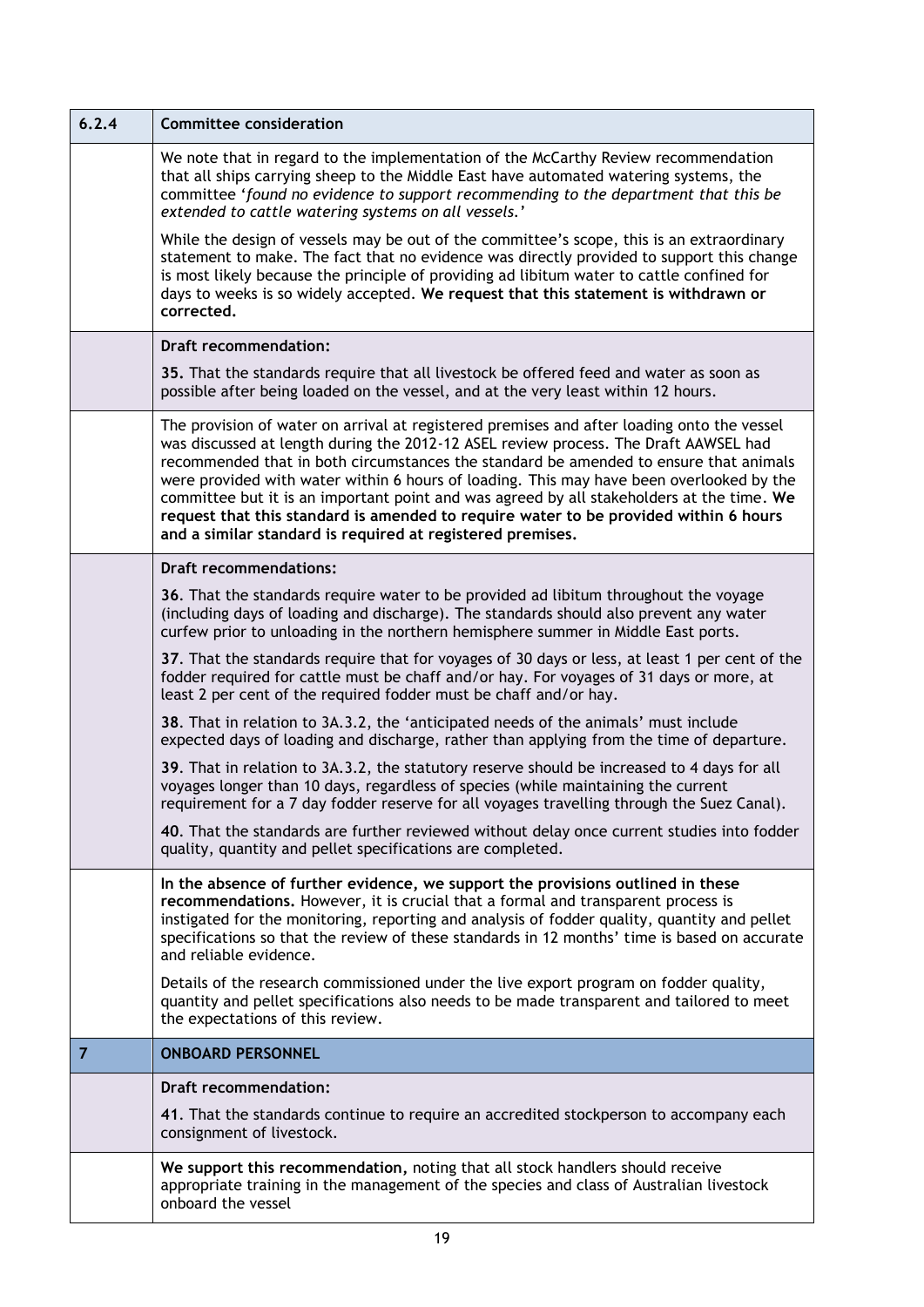|   | <b>Draft recommendation:</b>                                                                                                                                                                                                                                                                                                                                                                                                                         |
|---|------------------------------------------------------------------------------------------------------------------------------------------------------------------------------------------------------------------------------------------------------------------------------------------------------------------------------------------------------------------------------------------------------------------------------------------------------|
|   | 42. That the standards require one competent stock handler (as defined in the reformatted<br>standards) per 3,000 (or part thereof) cattle and buffalo, and/or one per 30,000 (or part<br>thereof) sheep. The standards should allow the accredited stockperson to count towards<br>this requirement.                                                                                                                                                |
|   | We support the recommendation that the number of livestock handlers should be in<br>proportion to the number of animals loaded, but the requirement should be for least one<br>accredited stockperson per 2,500 head of cattle and 10,000 head of sheep (not 3,000 cattle<br>and 30,000 sheep), to facilitate more effective monitoring of livestock.                                                                                                |
|   | <b>Draft recommendation:</b>                                                                                                                                                                                                                                                                                                                                                                                                                         |
|   | 43. That the standards require an AAV to accompany any export consignment where<br>required by the department. Notwithstanding that, an AAV must accompany each<br>consignment on long haul voyages, extended long haul voyages and voyages with pregnant<br>livestock, unless otherwise agreed by the department.                                                                                                                                   |
|   | Veterinary supervision is necessary on every live export voyage, no matter its duration.<br>Only AAVs are trained to diagnose disease and other health problems and implement<br>appropriate treatment. The standards should require an independently appointed AAV<br>to accompany all live export consignments.                                                                                                                                    |
|   | All journeys should also include an independent auditor with ultimate responsibility for<br>reporting requirements.                                                                                                                                                                                                                                                                                                                                  |
|   | <b>Draft recommendation:</b>                                                                                                                                                                                                                                                                                                                                                                                                                         |
|   | 44. That the standard not allow the same person to be both the AAV and the accredited<br>stockperson for any given voyage.                                                                                                                                                                                                                                                                                                                           |
|   |                                                                                                                                                                                                                                                                                                                                                                                                                                                      |
|   | We support this recommendation.                                                                                                                                                                                                                                                                                                                                                                                                                      |
| 8 | <b>OTHER RECOMMENDATIONS</b>                                                                                                                                                                                                                                                                                                                                                                                                                         |
|   | Export of feral goats, camelids and deer                                                                                                                                                                                                                                                                                                                                                                                                             |
|   | None of these species have been exported by sea in the past three years or more. Previous<br>extreme mortality events have indicated that goats cope poorly at sea and similar concerns<br>exist for deer and feral camels. There is insufficient expertise and infrastructure in the live<br>export supply chain to manage these species at sea and such export is unnecessary when air<br>transport is available as a safer cost-effective option. |
|   | On this basis we believe the standards should prohibit the export of feral goats,<br>camelids and deer by sea.                                                                                                                                                                                                                                                                                                                                       |
|   | <b>Export of feral buffalo</b>                                                                                                                                                                                                                                                                                                                                                                                                                       |
|   | As previously outlined, the Draft Report indicates there are significant and serious animal<br>welfare and mortality issues with the mustering, road transport, confinement and export of<br>feral buffalo. Feral buffalo are completely unused to human contact and clearly do not<br>tolerate handling and transport without serious welfare compromise. These problems carry<br>over into importing countries to the point of slaughter.          |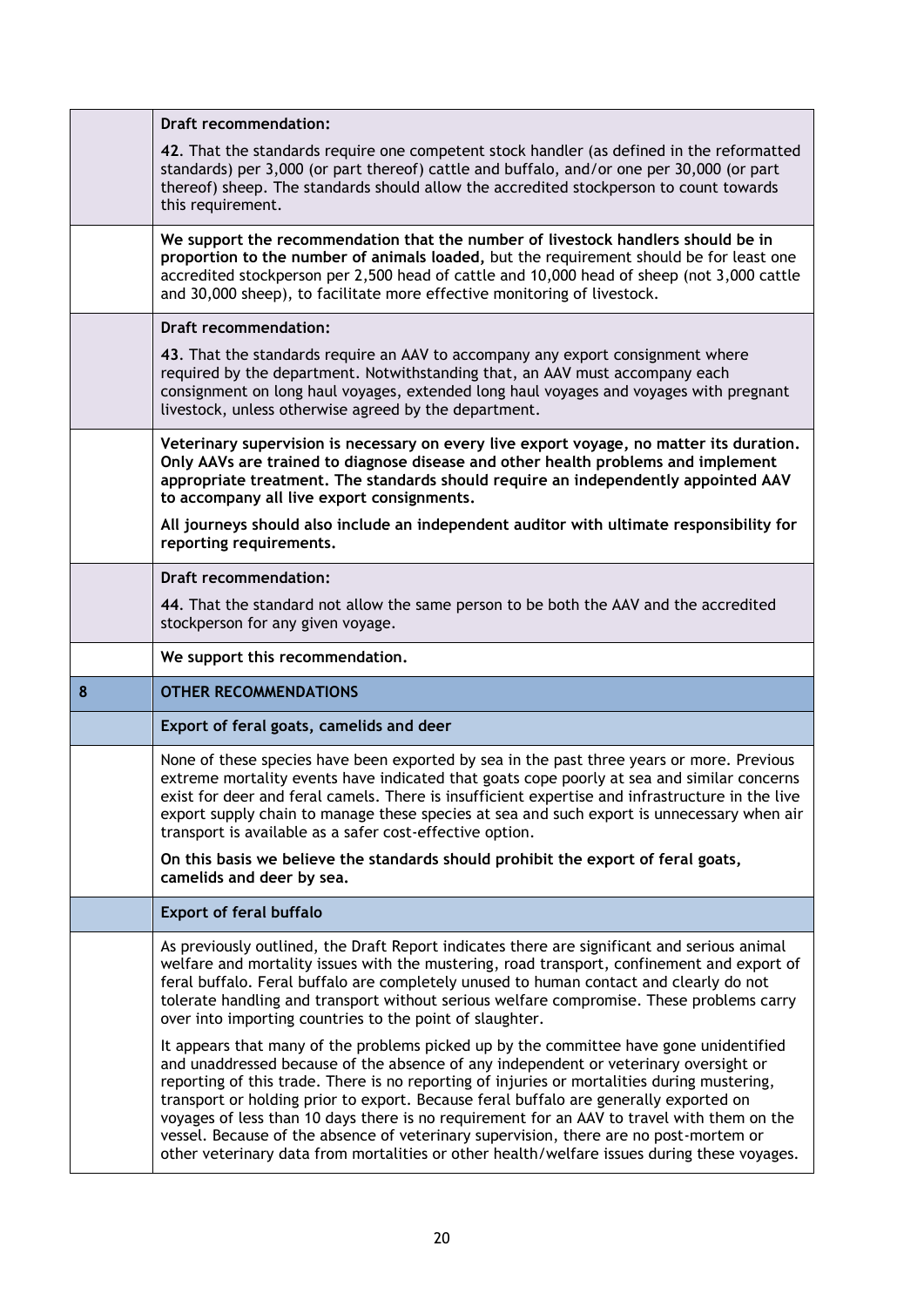Feral buffalo are not covered by the MLA/Livecorp live export R&D program which explains the lack of relevant scientific studies involving buffalo. There is unlikely to be any R&D in the future to support necessary animal welfare improvements in this industry.

**On this basis we believe the standards should prohibit the export of feral buffalo by sea.**

### **References**

- Al‐Rawashdeh OF & Al‐Qudah KM (2000) Effect of Shearing on the Incidence of Caseous Lymphadenitis in Awassi Sheep in Jordan. Journal of Veterinary Medicine, Series B, 47: 287-293. doi:10.1046/j.1439- 0450.2000.00346.x
- Barnes AL, Wickham SL, Stockman C, Miller DW, Fleming PA, Collins T (2017) Strategies to reduce inanition in sheep. Meat and Livestock Australia, W.LIV.0142
- Barnes AL, Wickham SL, Admiraal R, Miller DW, Collins T, Stockman C, Fleming PA (2018) Characterization of inappetent sheep in a feedlot using radio-tracking technology. Journal of Animal Science 96, 902- 911.
- Broom DM & Fraser AF (2007) Domestic Animal Behaviour and Welfare. CAB International, Wallingford, pp.180–207.
- Duddy G (2002) New and Introduced Sheep Breeds in Australia. Meat and Livestock Australia Limited, SHGEN.011
- Eyal E (1963) Shorn and unshorn Awassi sheep I. Body temperature. The Journal of Agricultural Science, 60(2), 159-168. doi:10.1017/S0021859600011412
- Ferguson D & Lea J (2013) Refining stocking densities (W.LIV.0253). Meat and Livestock Australia. (North Sydney, Australia.
- Petherick JC & Phillips CJC (2009) Space allowances for confined livestock and their determination from allometric principles. Applied Animal Behaviour Science 117, 1-12.
- Phillips CJC & Petherick JC (2014) The Ethics of a Co-regulatory Model for Farm Animal Welfare Research. J Agric Environ Ethics (2015) 28:127–142 DOI 10.1007/s10806-014-9524-9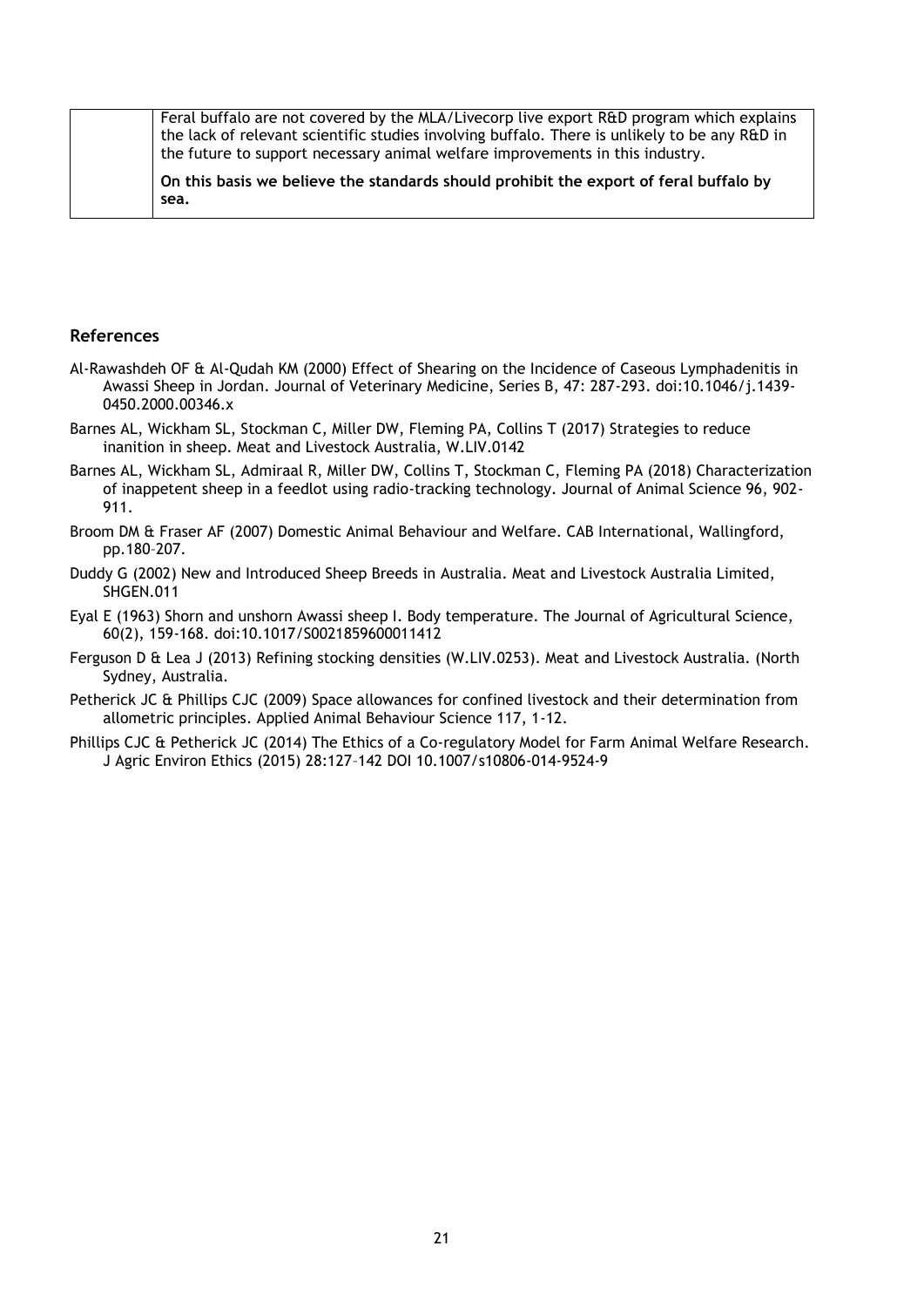

# **Attachment.**

# **Literature Review: the relationship between space allowance and lying behaviour of sheep**

The Murdoch University Literature Review (the Murdoch Review), published alongside the Draft Report and Reformatted ASEL, took the form of a systematic review of the literature. However, the approach taken to selecting literature drew only on studies relating to the live export of Australian animals. On the key topic of space allowance (stocking density) this brought up two peer-reviewed papers (Petherick 2007; Petherick & Phillips 2009) and one non-peer-reviewed industry report (Ferguson and Lea 2013). There was no further examination of the relationship between space allowance and animal welfare in confined livestock on non-Australian animals or in contexts unrelated to live export.

Furthermore, the Murdoch Review only examined the effect of space allowance on animal welfare in the context of heat stress. However, the amount and complexity of space animals are provided with has profound effects on their behaviour and welfare irrespective of other environmental factors.

Given the importance of this topic, we offer the following supplementary literature review which focuses on the topic of space allowance in relation to the lying behaviour of sheep. Due to the limited time available we have only been able to examine the literature for sheep, but the principles outlined here are likely to be similar for cattle.

# **Search terms and search process**

We used a similar approach as the Murdoch Review to conduct a systematic review of the literature. We used two electronic databases (Google Scholar and Web of Science) to identify relevant papers in English. Our searches all were limited to sheep (*Ovis aries*) and the terms 'allometry', 'space allowance' and 'lying behaviour/behavior'. We then combined these iteratively with the terms 'transport' and 'confinement' and 'animal welfare'. We also searched for papers which had cited the three studies referenced in the Murdoch Review. All papers were then examined and included in the analysis if they examined lying behaviour and observed sheep in confinement (housing or lairage) for at least 24 hours.

The objective of this exercise was to locate studies that would assist in determining an appropriate minimum space allowance for sheep confined in pens on board a live export vessel. In order to make comparisons of space allowances between studies of sheep with different weights, we used the allometric equation described in the Murdoch Review (p67-68) taken from Petherick and Phillips (2009) to identify the k-value for each treatment:

### Area (m<sup>2</sup>) = k x W<sup>0.66</sup>

We sought to answer two questions in our examination of the literature:

- 1. What proportion of time do sheep spend lying down when space is not restricted?
- 2. What are the effects of difference space allowances on the behaviour of sheep?

We feel that these questions are crucial to determining how much space confined sheep need. If sheep normally spend a significant proportion of their time lying down, then stocking densities which require animals to time-share space will likely have a significantly negative impact on lying behaviour or the overall amount of time spent lying down. The majority of the papers examined here acknowledged that lying behaviour is important in terms of ensuring that sheep can rest and ruminate, thus restricting lying behaviour will have a negative impact on welfare.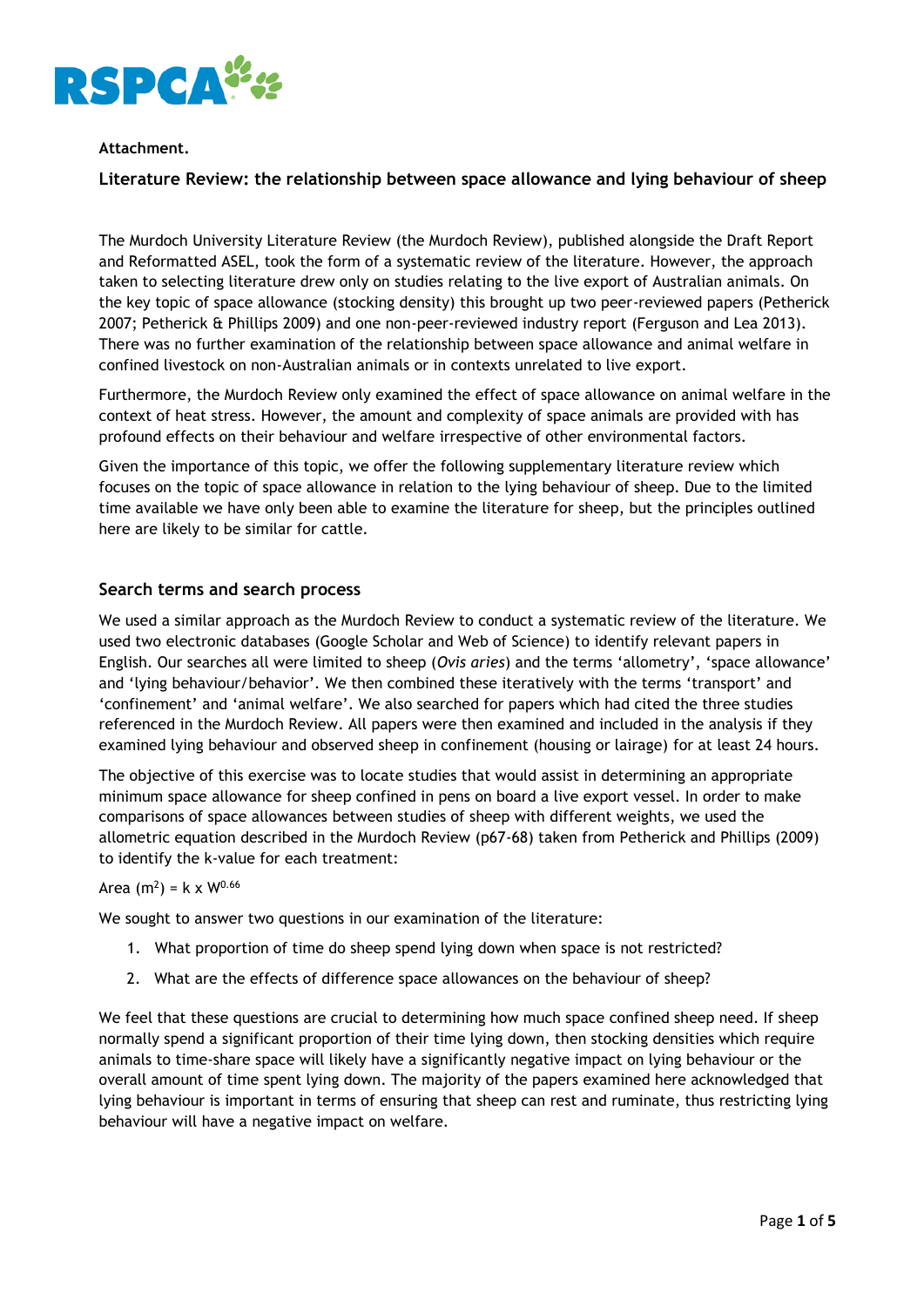

We noted that in several papers where lying behaviour was recorded, observations were only carried out during daytime hours. These studies should be regarded as providing a conservative estimate of total lying time in a 24-hour period.

# **1. What proportion of time do sheep spend lying down when space is not restricted?**

### *Teixeira et al 2013*

This study examined the effect of providing straw bedding on the behaviour of 24 entire male lambs (17 kg, approximately 60 days old) fattened for 28 days in two replicate trials. The space allowance was equivalent to a **k-value of 0.143** per sheep. The pens were videoed from 0800 to 2000 and scan sampling conducted to determine the behaviour of focal animals. **On average, lambs housed at this stocking density spent 50-56% of the time lying down during daytime hours.** 

### *Teixeira et al 2014*

This similar study looked at the effect of different types of bedding on the behaviour of 96 entire male lambs (19 kg, approximately 80 days old) fattened for 14 days on straw, cellulose, rice husk, and sawdust in two replicate trials. The space allowance was equivalent to a **k-value of 0.129** per sheep. **Lambs spent between 75% and 79% of their time lying down during daytime hours**, depending on the flooring substrate.

# *Wolf et al 2010*

This study examined the behaviour of 128 growing lambs (35 kg) housed in pens of 4 animals for 18 days on straw or woodchip bedding. Lambs were observed over a 24-hour period on days 7 and 14 of housing. Space allowance per lamb in each 4.84m<sup>2</sup> pen was equivalent to a **k-value of 0.116**. **The overall percentage of observations when lambs were observed lying over 24 hours was 69%.** 

#### *Cuhna Leme et al. 2013*

This study of the influence of stocking density on weight gain and behaviour examined the behaviour of 86 recently weaned lambs of 20kg (+-2.3kg) housed in feedlot pens in pairs or groups of 10 animals. Pens had a solid floor bedded with woodchips. The space allowance provided in both treatments was 2.4m<sup>2</sup> per lamb, equivalent to a **k-value of 0.332.**

Observations were conducted at half-hour intervals during daytime hours from 6am to 6pm over an 80 day period. Lying was observed more (ruminating or idling) in the early morning and at the hottest times of the day, and standing was observed more in the hours following the provision of food (at 8am and 4pm each day).

**The percentage of lambs observed lying down during daytime hours varied between 5% and 92% over the course of the day.** More than 50% of lambs in group pens were observed to be lying down during 56% of these observations. **More than 70% of lambs were observed to be lying down in 36% of observations.**

# **2. What are the effects of difference space allowances on the behaviour of sheep?**

### *Bøe et al. 2006*

This study examined the effects of reduced lying space on the behaviours of 24 pregnant ewes (80–85 kg). Pens had a lying area with a space allowance per ewe of 0.5m<sup>2</sup>(**k=0.027**; small), 0.75m<sup>2</sup>(**k=0.040**; medium) or 1.0 m<sup>2</sup>(**k=0.053**; large). The laying area had a solid floor with a thin layer of sawdust: each pen also had additional space for activity and feeding but was made uncomfortable for lying down by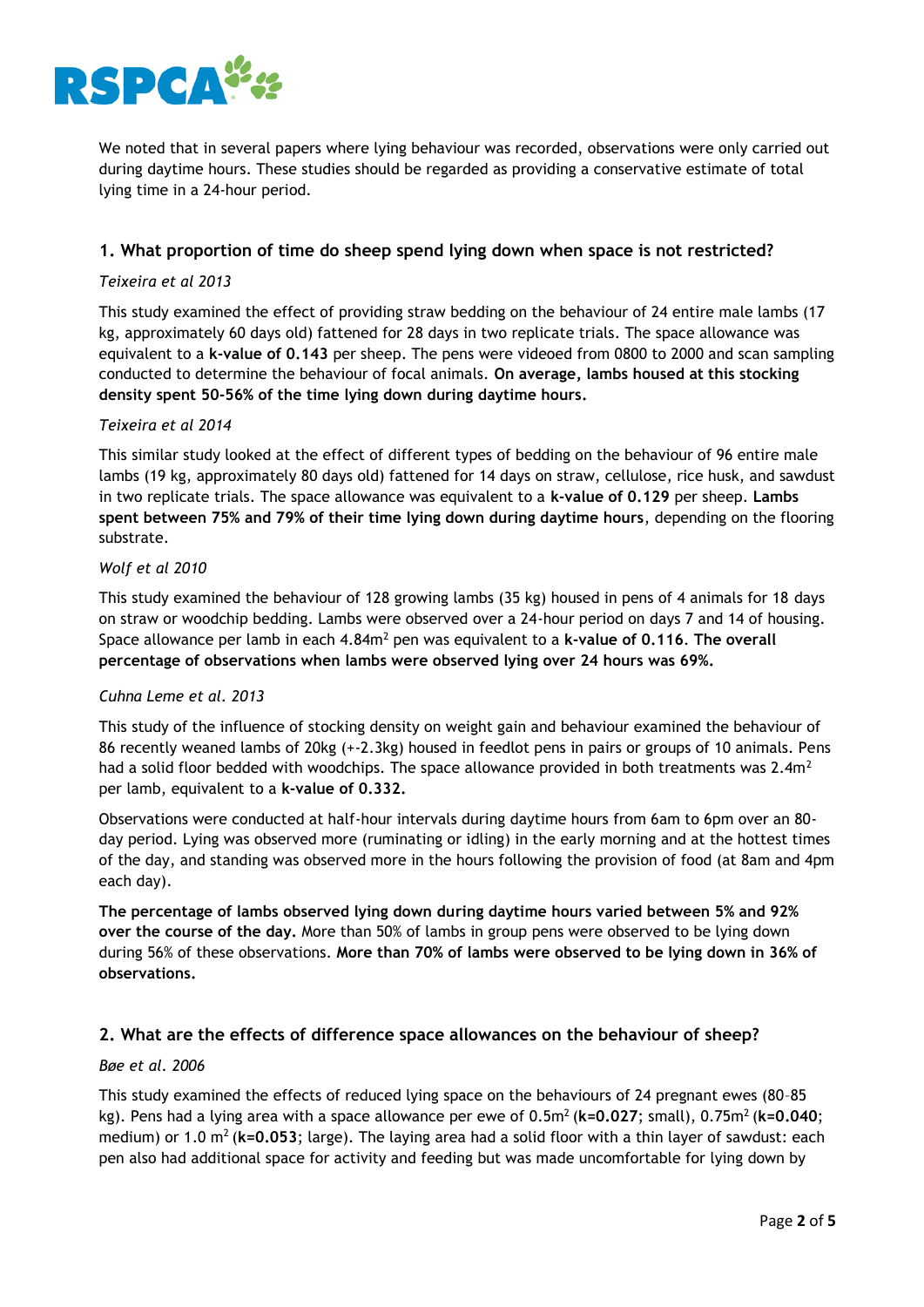

placing wooden beams at intervals on the floor. Ewes were housed in groups of 4 for 7 days in each treatment. Sheep were individually marked and video-recorded for the last 48 hours of each treatment.

**Sheep in the large and medium lying areas spent 67% of their time lying down, significantly more than sheep in the small lying area (63%)**. The most striking treatment effect was on synchronised lying behaviour (all four sheep in a group lying down together). The proportion of time all 4 sheep lay down together was 45% in the large pens, 38% in the medium pens and only 6% in the small pens (*P*<0.001). The number of displacements of lying ewes (per ewe and 24 h) increased from 6.4 to 28.9 (*P*< 0.001) as the lying area was reduced.

Individual lying time varied between 41% and 81%, with some of this variation explained by social rank in the group. When sheep were given a small lying area, the lowest ranked ewes were observed lying significantly less than the higher ranked ewes.

Reducing the lying space from a k-value of 0.053 to 0.027 resulted in a reduction in lying time, less synchronised lying and a large increase in the number of displacements.

This study also noted that sheep showed a strong preference for lying close to a wall.

### *Ferguson & Lea (2013)*

This Australian report examined lying behaviour of wethers during two live export voyages from Fremantle to the Middle East. Sheep were housed in groups of varying sizes with four animals in each pen fitted with activity monitors to record the amount of time spent lying down (n=180 for each voyage). There were three space allowance treatment groups for each voyage, equivalent to **k-values of 0.022, 0.024 and 0.027** for voyage 1 and **k=0.022, 0.025 and 0.027** for voyage 2. Lying behaviour was determined from the activity logger; there was no validation of these data against video or direct observation.

Sheep in the lowest space treatment group spent less time lying than the higher space allowances; this was significant during the first 6 days of the voyage for voyage 1. In the 24 hours prior to loading (space allowance undisclosed), sheep spent an approximate average of 10 hours lying down, but only spent 5 hours (k=0.022) and 8 hours (k=0.27) lying down the day after loading. It took until day 5 for lying behaviour to increase to pre-loading levels. This study did not report on individual differences, displacement or synchronicity of lying behaviour.

Several limitations in this study were identified by Phillips and Petherick (2015) including differences in group sizes, the lack of biological relevance of the space allowances tested, and the small differences between treatment groups.

It is noted that all treatment groups in this study had a space allowance described as 'small' in comparison to the other studies in the current review and data on the proportion of spent lying down was not provided.

#### *Black et al 2001*

This paper reports on observations of the behaviour of male lambs (35kg) in two pens on a single live export voyage from New Zealand to the Middle East. Space allowance was reported as approximately 0.3m<sup>2</sup> per sheep (**k=0.029**). The study methodology did not measure total lying time, but did allow for some comparison of lying behaviour over the course of the voyage during daytime hours. Lying behaviour as a percentage of all activities was comparatively low for the first two weeks of the journey but increased dramatically by the end of the 24-day voyage, from 10% to 54% in pen A and 5% to 34% in pen B). Lying activity increased most sharply from day 16 of the voyage when average daily temperature began to exceed 26 degrees Celsius and relative humidity increased from around 75% to 85%.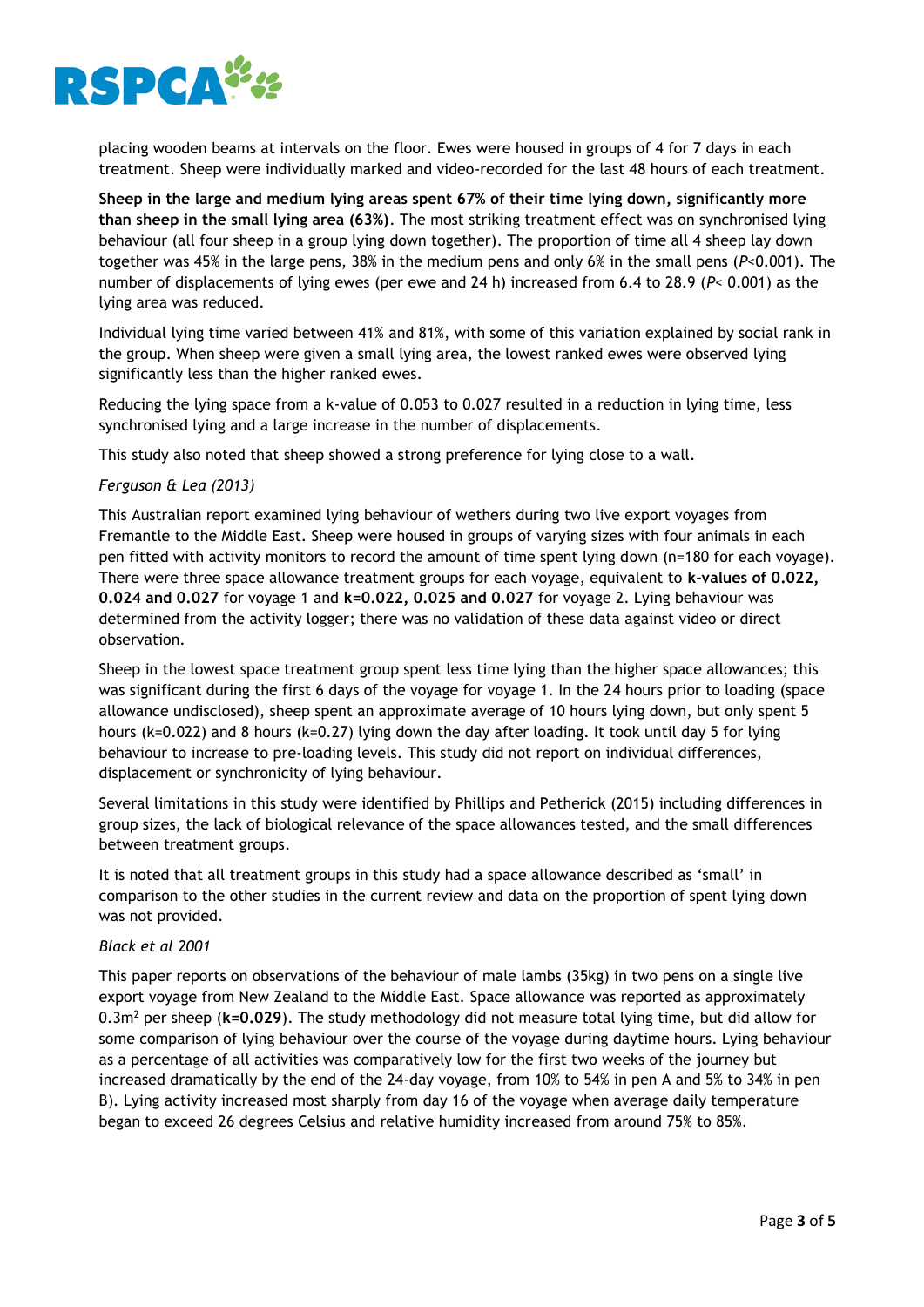

# *Jongman et al 2008*

This Australia study examined the effects of four different space allowances in an abattoir lairage in the 24 hours following transport. Adult sheep (35-45kg) were allocated in groups of 60, 40, 30 and 18 to pens measuring 18m<sup>2</sup> pens, providing space allowances per sheep of 0.3, 0.45, 0.6 and 1.0m<sup>2</sup> respectively. For ease of comparison with other studies, k-values were calculated using the mid-point of 40kg and were, in increasing order: **k=0.026, 0.039, 0.053** and **0.088**. Eight focal sheep in each pen were identified and continuously recorded on video using low light cameras for 24 hours. Five replicates of all treatments were conducted over a 3-week period. In the first 8 hours between 50-100% of sheep lay down at least once.

The percentage of time spent lying in the  $k=0.026$  space allowance (12.6%) was significantly lower than all other treatments (22%, 25% and 29%). A space allowance of 0.3m<sup>2</sup> (k=0.026) also reduced the proportion of sheep that lay down at least once, compared with greater space allowances. Nine percent sheep in the k=0.026 group and 7.5% in the k=0.039 group did not lie down at all in the entire 24 hours. The authors concluded that, based on lying behaviour, the optimal space allowance may be greater than  $1m^2$  (k=0.088). Drinking behaviour was not affected by space allowance, although overall 20% of sheep were not observed to drink after 24 hour in lairage.

## *Averós et al 2014a and b*

This study examined the effect of three difference space allowances 1m<sup>2</sup> (k=0.071), 2m<sup>2</sup> (k=0.142), and 3m<sup>2</sup> (**k=0.213**) on the behaviour of 54 pregnant ewes (55kg) confined in groups of 6 for 11 weeks. Straw was provided as bedding in each pen and regularly changed. Sheep were observed using a combination of focal animal and scan sampling techniques during daytime hours only.

The study focused on the patterns of movement of sheep and their use of the available space.

Ewes housed at k=0.071 showed reduced movement and higher frequencies of social interactions than those at larger space allowances. On the other hand, lower space allowances resulted in longer and more frequent visits to the feeders. Total distance travelled, maximum step length, and nearest and furthest neighbour distances were significantly shorter when space was restricted to k=0.071 as compared to k=0.142 and k=0.213.

Conversely, movement activity was higher at the lowest space allowance, indicating more frequent changes in location within the enclosure which may have reflected more disturbances during the resting periods and increased restlessness.

The authors concluded that behavioural differences found in this study suggest that reducing space availability to 1m<sup>2</sup> per ewe (k=0.071) has a potential negative impact in welfare.

# **Conclusions**

Providing sufficient space allowance to enable confined sheep to lie down is considered essential to ensure their welfare.

When space allowance is unrestricted, most sheep lie down for between 50-80% of the time in a 24-hour period and between 45 and 56% of sheep lie down at the same time a majority of the time.

When lying space is restricted:

- lower ranking sheep spend less time lying down (and more time standing) than higher ranking sheep
- sheep will spend much less time in simultaneous lying behaviour
- the number of displacements from lying to standing increases